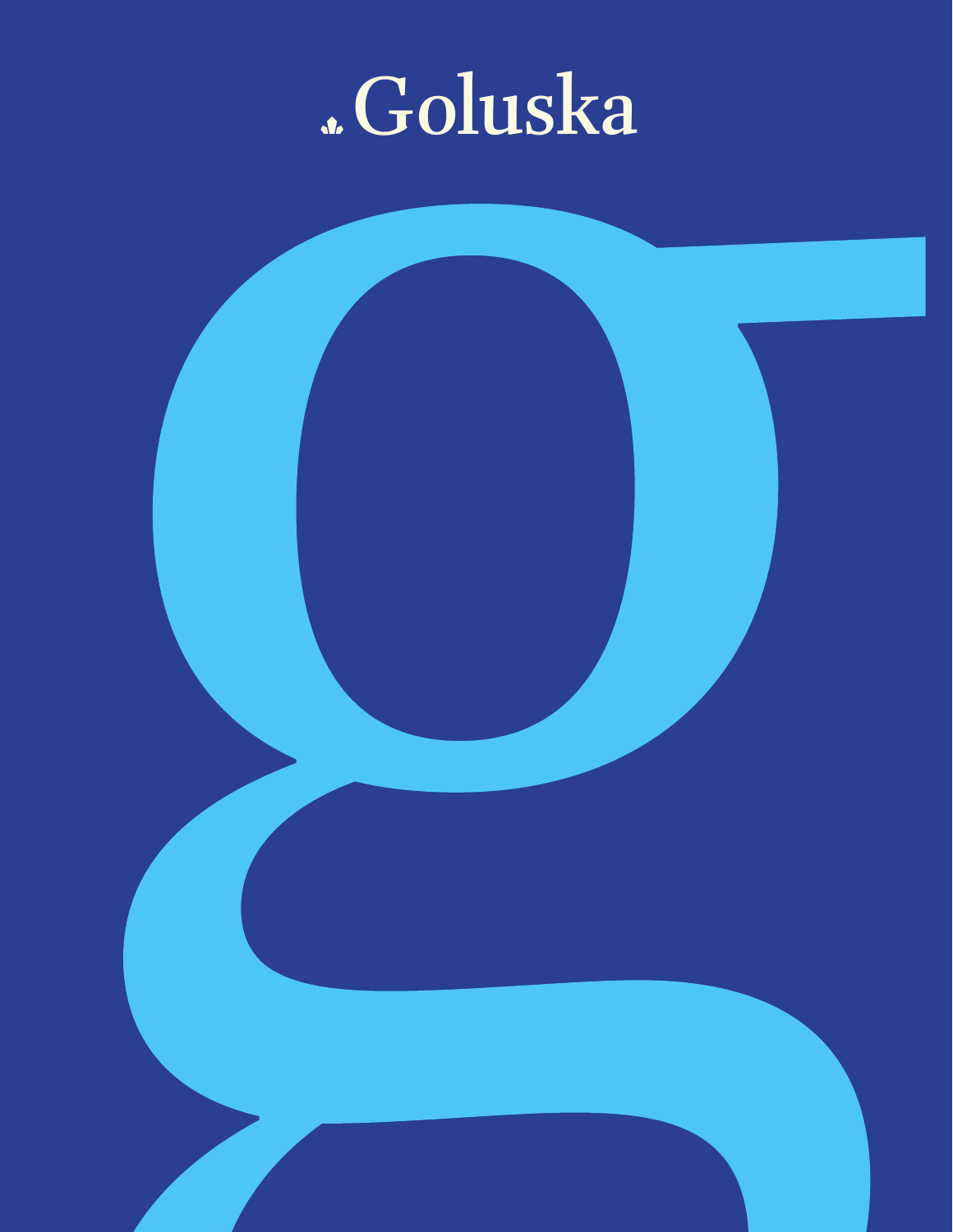### *Sturdy Red Bike* **Coach House Press** MAPLE CANOE *Midnight over coffee* Nightshade *Dromadaire* Four Plays for a Quarter *Reading Updike* Queen Street WRITERS UNION OF CANADA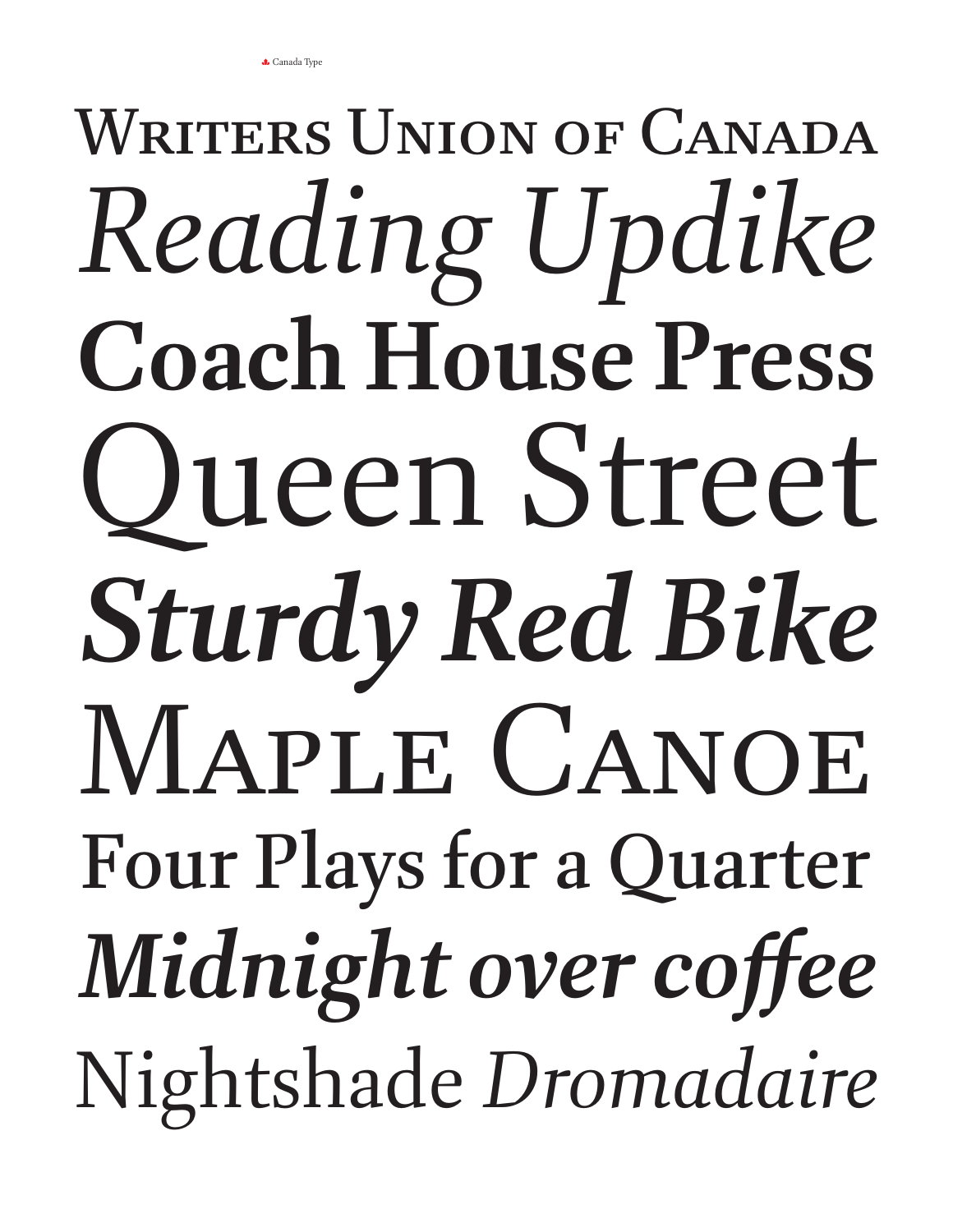OpenType features available in:

- Goluska Regular
- Goluska Italic
- Goluska Medium
- Goluska Medium Italic
- Goluska Bold
- Goluska Bold Italic



### AaBbcdefghijklmnopqrstuvwxyzðþ  $\mathring{A}$ ÇĎÉĞĤÍĴĶŁÑÖŔŠŢŲŴŶŽ $\check\P$

• Standard & Discretionary Ligatures

### $ff$   $ff$   $ff$   $f$  $f$  $f$  $f$  $f$

• Lining & Tabular Figures

### 0123456789 0123456789 0123456789

• Superscript / Superiors & Subscript / Inferiors



• Numerators & Denominators

 $\Pi$ 0123456789  $\Pi$ 0123456789

• FRACTIONS

 $1\frac{3}{4}$   $\frac{1}{2}$   $\frac{1}{3}$   $\frac{1}{4}$   $\frac{1}{4}$   $\frac{1}{8}$   $\frac{3}{8}$   $\frac{5}{8}$   $\frac{7}{8}$ 

• Ordinals

1ª 1º

• Supported Languages

*Afrikaans, Albanian, Asu, Basque, Bemba, Bena, Bosnian, Catalan, Cebuano, Chiga, Colognian, Cornish, Corsican, Croatian, Czech, Danish, Embu, English, Esperanto, Estonian, Faroese, Filipino, Finnish, French, Friulian, Galician, Ganda, German, Gusii, Hungarian, Icelandic, Ido, Inari Sami, Indonesian, Interlingua, Irish, Italian, Javanese, Jju, Jola-Fonyi, Kabuverdianu, Kalaallisut, Kalenjin, Kamba, Kikuyu, Kinyarwanda, Kurdish, Latvian, Lithuanian, Lojban, Low German, Lower Sorbian, Luo, Luxembourgish, Luyia, Machame, Makhuwa-Meetto, Makonde, Malagasy, Malay, Maltese, Manx, Māori, Mauritian, Meru, North Ndebele, Northern Sami, Northern Sotho, Norwegian Bokmål, Norwegian Nynorsk, Nyanja, Nyankole, Occitan, Oromo, Polish, Portuguese, Romanian, Romansh, Rombo, Rundi, Rwa, Samburu, Sango, Sangu, Sardinian, Scottish Gaelic, Sena, Shambala, Shona, Slovak, Slovenian, Soga, Somali, South Ndebele, Southern Sotho, Spanish, Sundanese, Swahili, Swati, Swedish, Swiss German, Taita, Taroko, Teso, Tsonga, Tswana, Turkmen, Upper Sorbian, Vunjo, Walloon, Walser, Welsh, Wolof, Xhosa, Zulu*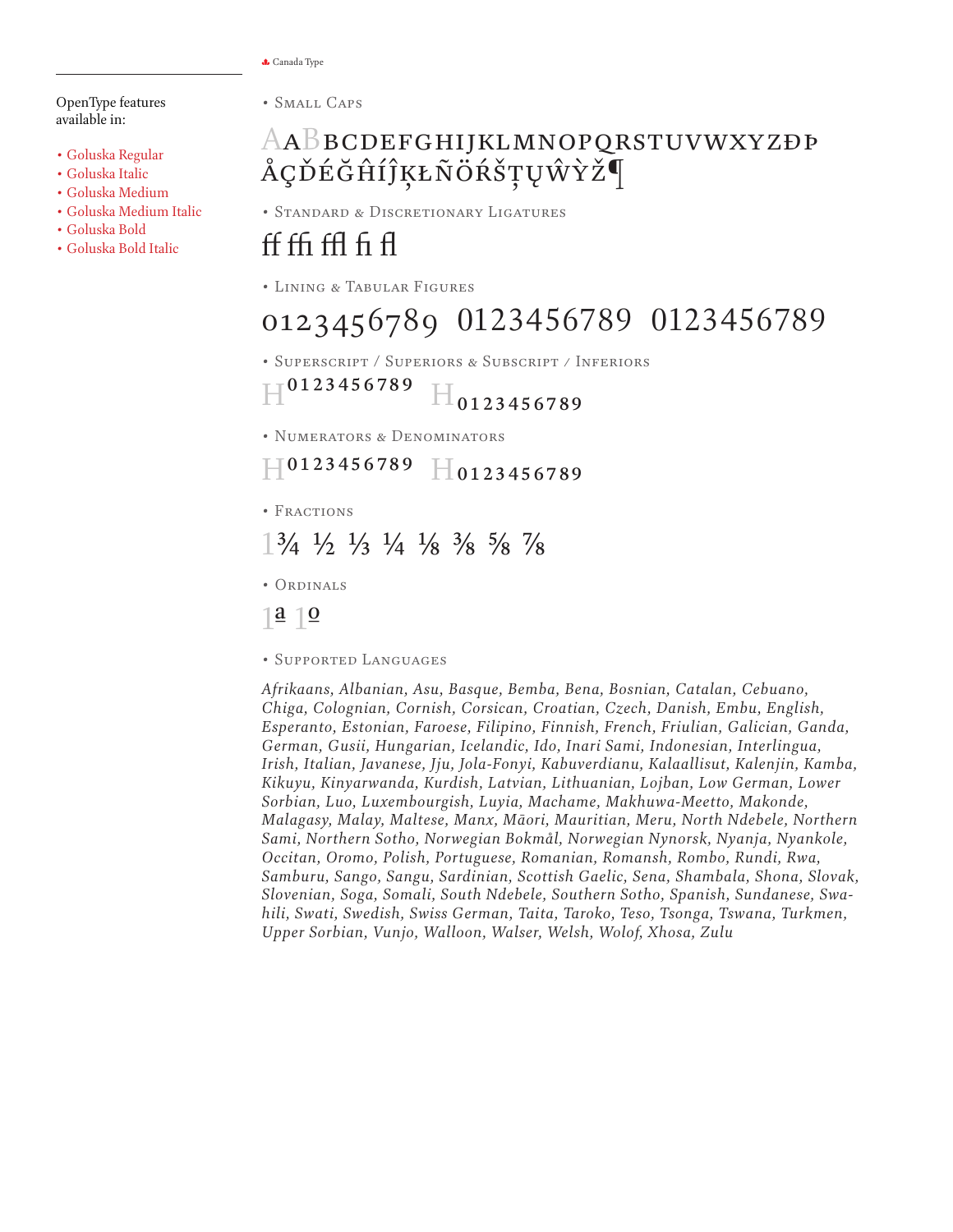# $JC$

PORTEZ CE VIEUX WHISKY AU JUG portez ce vieux whisky au juge blond qui portez ce vieux whisky au juge blon

PORTEZ CE VIEUX WHISKY AU JUGE BLOND portez ce vieux whisky au juge blond qui fume. portez ce vieux whisky au juge blond qui fum

PORTEZ CE VIEUX WHISKY AU JUGE BLOND portez ce vieux whisky au juge blond qui fume. portez ce vieux whisky au juge blond qui fum

PORTEZ CE VIEUX WHISKY AU JUGE BLOND QUI FUME. portez ce vieux whisky au juge blond qui fume. portez ce vieux whisky au juge blond qui fume.

PORTEZ CE VIEUX WHISKY AU JUGE BLOND QUI FUME. portez ce vieux whisky au juge blond qui fume. portez ce vieux whisky au juge blond qui fume.

PORTEZ CE VIEUX WHISKY AU JUGE BLOND QUI FUME. portez ce vieux whisky au juge blond qui fume. portez ce vieux whisky au juge blond qui fume.

PORTEZ CE VIEUX WHISKY AU JUGE BLOND QUI FUME.

Goluska Regular

6 /7.2 8 /9.6 10 /12 12 /14.4 14 /16.8 18 /21.6 24 /28.8 30 /32.2 130 /156 PORTEZ CE VIEUX WHISKY AU JUGE BLOND QUI FUME. portez ce vieux whisky au juge blond qui fume. portez ce vieux whisky au juge blond qui fume.

portez ce vieux whisky au juge blond qui fume. portez ce vieux whisky au juge blond qui fume.

Canada Type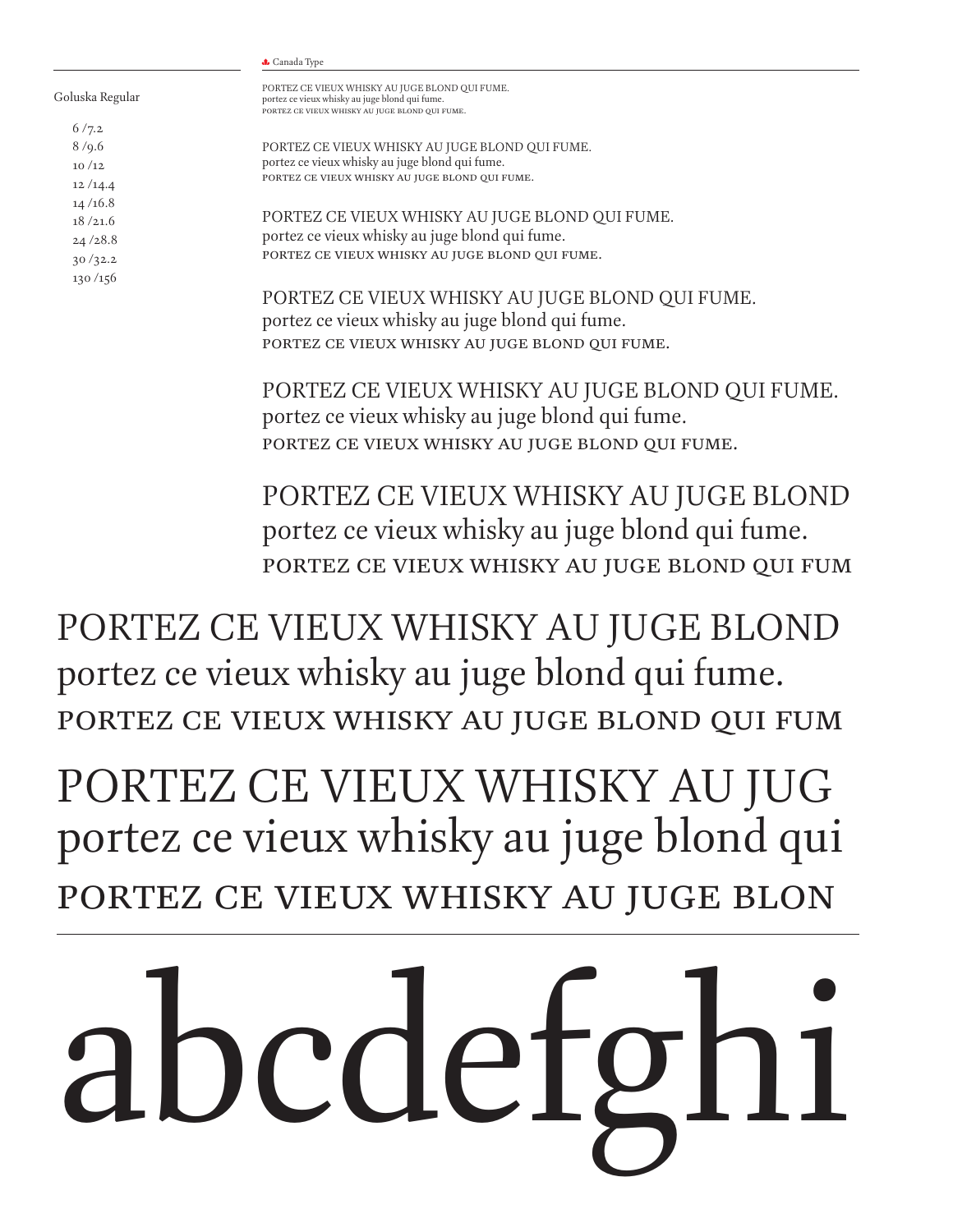|  | anada Type |  |
|--|------------|--|
|--|------------|--|

### *Goluska Italic*

*6 /7.2 8 /9.6 10 /12 12 /14.4 14 /16.8 18 /21.6 24 /28.8 30/32.2 130 /156* *WHISKY BUENO: ¡EXCITAD MI FRÁGIL PEQUEÑA VEJEZ! whisky bueno: ¡excitad mi frágil pequeña vejez! whisky bueno: ¡excitad mi frágil pequeña vejez!*

> *WHISKY BUENO: ¡EXCITAD MI FRÁGIL PEQUEÑA VEJEZ! whisky bueno: ¡excitad mi frágil pequeña vejez! whisky bueno: ¡excitad mi frágil pequeña vejez!*

*WHISKY BUENO: ¡EXCITAD MI FRÁGIL PEQUEÑA VEJEZ! whisky bueno: ¡excitad mi frágil pequeña vejez! whisky bueno: ¡excitad mi frágil pequeña vejez!*

*WHISKY BUENO: ¡EXCITAD MI FRÁGIL PEQUEÑA VEJEZ! whisky bueno: ¡excitad mi frágil pequeña vejez! whisky bueno: ¡excitad mi frágil pequeña vejez!*

*WHISKY BUENO: ¡EXCITAD MI FRÁGIL PEQUEÑA VEJEZ! whisky bueno: ¡excitad mi frágil pequeña vejez! whisky bueno: ¡excitad mi frágil pequeña vejez!*

*WHISKY BUENO: ¡EXCITAD MI FRÁGIL PEQUE whisky bueno: ¡excitad mi frágil pequeña vejez! whisky bueno: ¡excitad mi frágil pequeña vejez!*

*WHISKY BUENO: ¡EXCITAD MI FRÁGIL PEQUE whisky bueno: ¡excitad mi frágil pequeña vejez! whisky bueno: ¡excitad mi frágil pequeña vejez!*

*WHISKY BUENO: ¡EXCITAD MI FRÁGI whisky bueno: ¡excitad mi frágil pequeña whisky bueno: ¡excitad mi frágil peque*

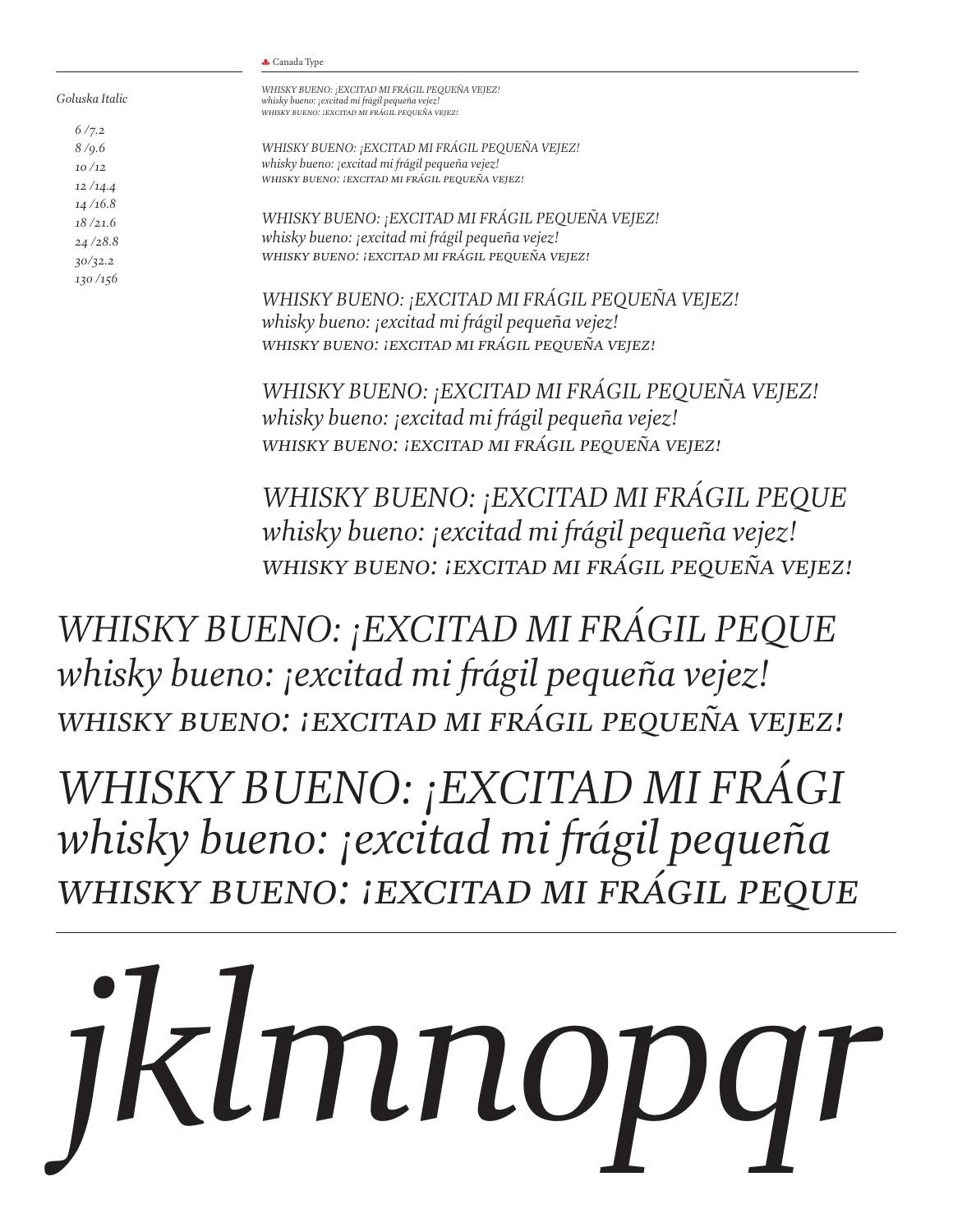### the quick brown fox jumps over a lazy do THE QUICK BROWN FOX JUMPS OVER A LA stuvwxyz

THE QUICK BROWN FOX JUMPS OVER A LAZY the quick brown fox jumps over a lazy dog. THE QUICK BROWN FOX JUMPS OVER A LAZY DOG.

THE QUICK BROWN FOX JUMPS OVE

THE QUICK BROWN FOX JUMPS OVER A LAZY the quick brown fox jumps over a lazy dog. THE QUICK BROWN FOX JUMPS OVER A LAZY DOG.

THE QUICK BROWN FOX JUMPS OVER A LAZY DOG. the quick brown fox jumps over a lazy dog. THE QUICK BROWN FOX JUMPS OVER A LAZY DOG.

THE QUICK BROWN FOX JUMPS OVER A LAZY DOG.

THE QUICK BROWN FOX JUMPS OVER A LAZY DOG. the quick brown fox jumps over a lazy dog. the quick brown fox jumps over a lazy dog.

THE QUICK BROWN FOX JUMPS OVER A LAZY DOG.

the quick brown fox jumps over a lazy dog.

THE QUICK BROWN FOX JUMPS OVER A LAZY DOG. the quick brown fox jumps over a lazy dog. THE QUICK BROWN FOX JUMPS OVER A LAZY DOG.

THE QUICK BROWN FOX JUMPS OVER A LAZY DOG. the quick brown fox jumps over a lazy dog. the quick brown fox jumps over a lazy dog.

6 /7.2 8 /9.6 10 /12 12 /14.4 14 /16.8 18 /21.6 24 /28.8 30/32.2

130 /156

Goluska Medium

Canada Type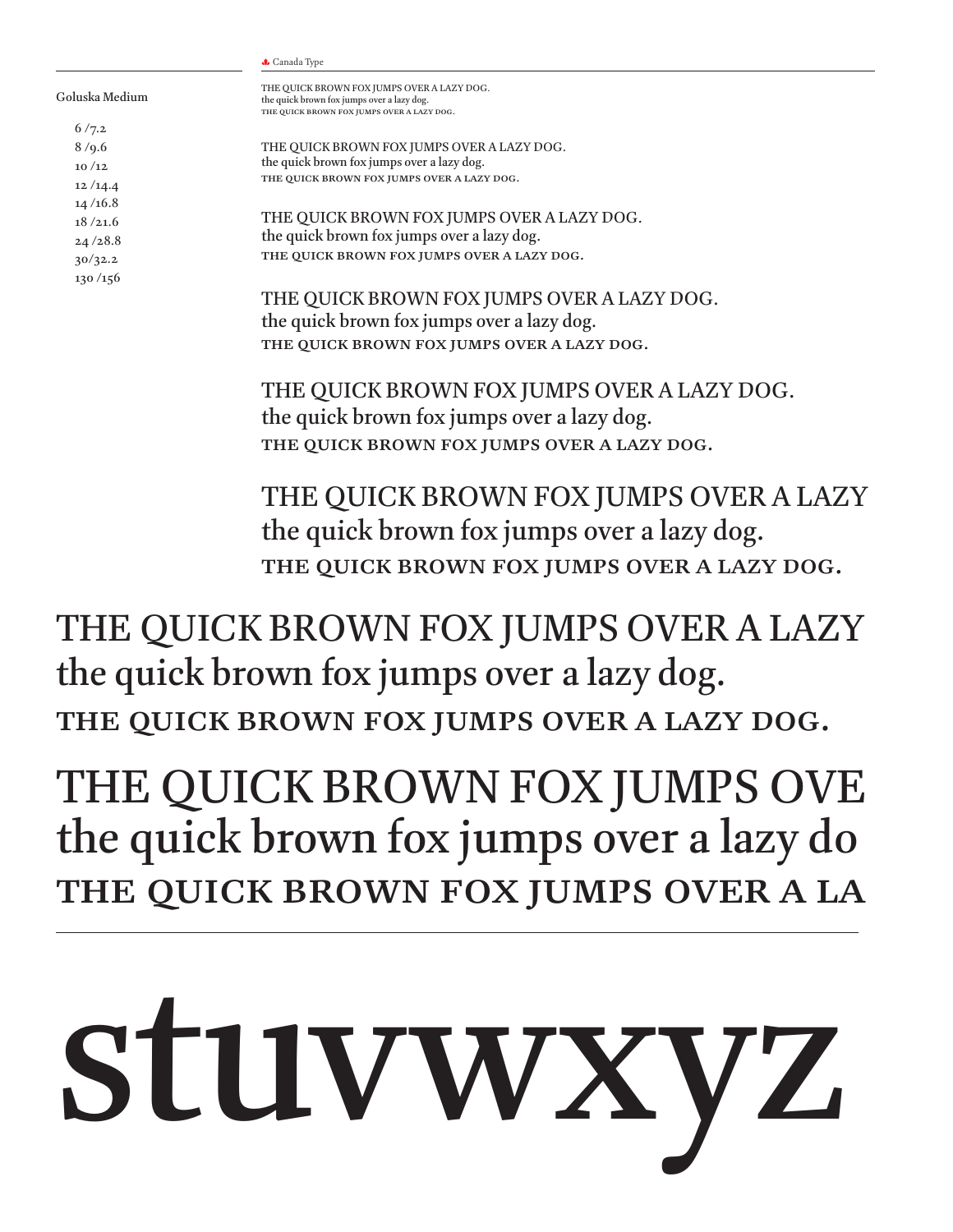*Goluska Medium Italic*

*6 /7.2 8 /9.6 10 /12 12 /14.4 14 /16.8 18 /21.6 24 /28.8 30/32.2 130 /156* *MUĻĶA HIPIJI MĒĢINA BRĪVI NOGARŠOT CELOFĀNA ŽŅAUDZĒJČŪSKU. muļķa hipiji mēģina brīvi nogaršot celofāna žņaudzējčūsku. muļķa hipiji mēģina brīvi nogaršot celofāna žņaudzējčūsku.*

*MUĻĶA HIPIJI MĒĢINA BRĪVI NOGARŠOT CELOFĀNA ŽŅAUDZĒJČŪSKU. muļķa hipiji mēģina brīvi nogaršot celofāna žņaudzējčūsku. muļķa hipiji mēģina brīvi nogaršot celofāna žņaudzējčūsku.*

*MUĻĶA HIPIJI MĒĢINA BRĪVI NOGARŠOT CELOFĀNA ŽŅAUDZĒJČŪSKU. muļķa hipiji mēģina brīvi nogaršot celofāna žņaudzējčūsku. muļķa hipiji mēģina brīvi nogaršot celofāna žņaudzējčūsku.*

*MUĻĶA HIPIJI MĒĢINA BRĪVI NOGARŠOT CELOFĀNA ŽŅAUDZĒJČŪSK muļķa hipiji mēģina brīvi nogaršot celofāna žņaudzējčūsku. muļķa hipiji mēģina brīvi nogaršot celofāna žņaudzējčūsku.*

*MUĻĶA HIPIJI MĒĢINA BRĪVI NOGARŠOT CELOFĀNA ŽŅAU muļķa hipiji mēģina brīvi nogaršot celofāna žņaudzējčūsku. muļķa hipiji mēģina brīvi nogaršot celofāna žņaudzējčūsk*

*MUĻĶA HIPIJI MĒĢINA BRĪVI NOGARŠOT CEL muļķa hipiji mēģina brīvi nogaršot celofāna žņaud muļķa hipiji mēģina brīvi nogaršot celofāna ž*

*MUĻĶA HIPIJI MĒĢINA BRĪVI NOGARŠOT CEL muļķa hipiji mēģina brīvi nogaršot celofāna žņaudz muļķa hipiji mēģina brīvi nogaršot celofāna ž*

*MUĻĶA HIPIJI MĒĢINA BRĪVI NOGAR muļķa hipiji mēģina brīvi nogaršot celofā muļķa hipiji mēģina brīvi nogaršot c*

## *ABCDEF*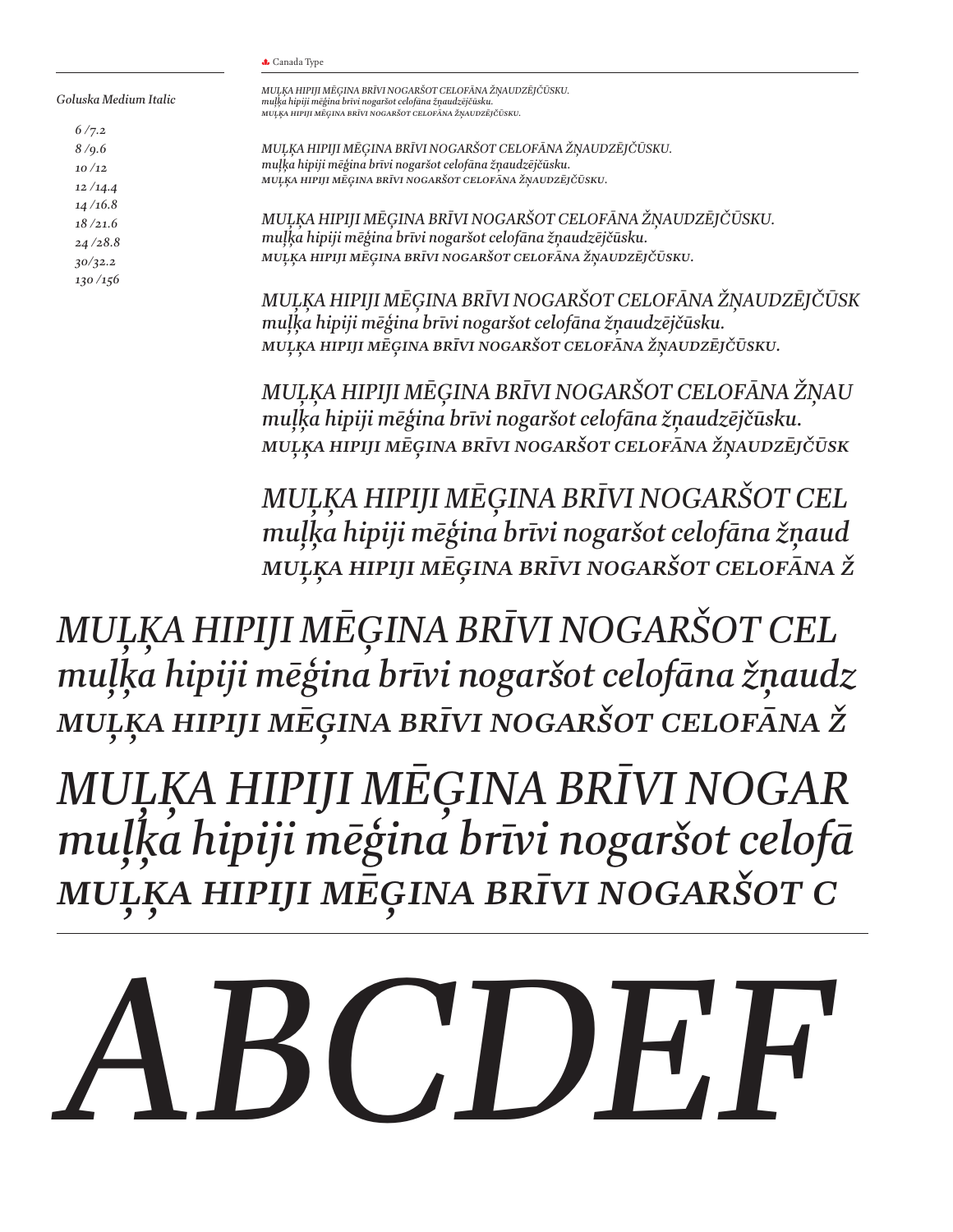### **Goluska Bold**

**6 /7.2 8 /9.6 10 /12 12 /14.4 14 /16.8 18 /21.6 24 /28.8 30/30.2 130 /156** **JEG BEGYNTE Å FORTÆRE EN SANDWICH MENS JEG KJØRTE TAXI PÅ VEI TIL QUIZ. jeg begynte å fortære en sandwich mens jeg kjørte taxi på vei til quiz. jeg begynte å fortære en sandwich mens jeg kjørte taxi på vei til quiz.**

**JEG BEGYNTE Å FORTÆRE EN SANDWICH MENS JEG KJØRTE TAXI PÅ VEI TIL QUIZ. jeg begynte å fortære en sandwich mens jeg kjørte taxi på vei til quiz. jeg begynte å fortære en sandwich mens jeg kjørte taxi på vei til quiz.**

**JEG BEGYNTE Å FORTÆRE EN SANDWICH MENS JEG KJØRTE TAXI PÅ VEI TIL jeg begynte å fortære en sandwich mens jeg kjørte taxi på vei til quiz. jeg begynte å fortære en sandwich mens jeg kjørte taxi på vei til quiz.**

**JEG BEGYNTE Å FORTÆRE EN SANDWICH MENS JEG KJØRTE TAXI P jeg begynte å fortære en sandwich mens jeg kjørte taxi på vei til quiz. jeg begynte å fortære en sandwich mens jeg kjørte taxi på vei til**

**JEG BEGYNTE Å FORTÆRE EN SANDWICH MENS JEG KJØR jeg begynte å fortære en sandwich mens jeg kjørte taxi på vei til q jeg begynte å fortære en sandwich mens jeg kjørte taxi**

**JEG BEGYNTE Å FORTÆRE EN SANDWICH ME jeg begynte å fortære en sandwich mens jeg kjørte t jeg begynte å fortære en sandwich mens je**

**JEG BEGYNTE Å FORTÆRE EN SANDWICH ME jeg begynte å fortære en sandwich mens jeg kjørte t jeg begynte å fortære en sandwich mens je**

**JEG BEGYNTE Å FORTÆRE EN SAND jeg begynte å fortære en sandwich mens j jeg begynte å fortære en sandwich**

## **GHIJKL?**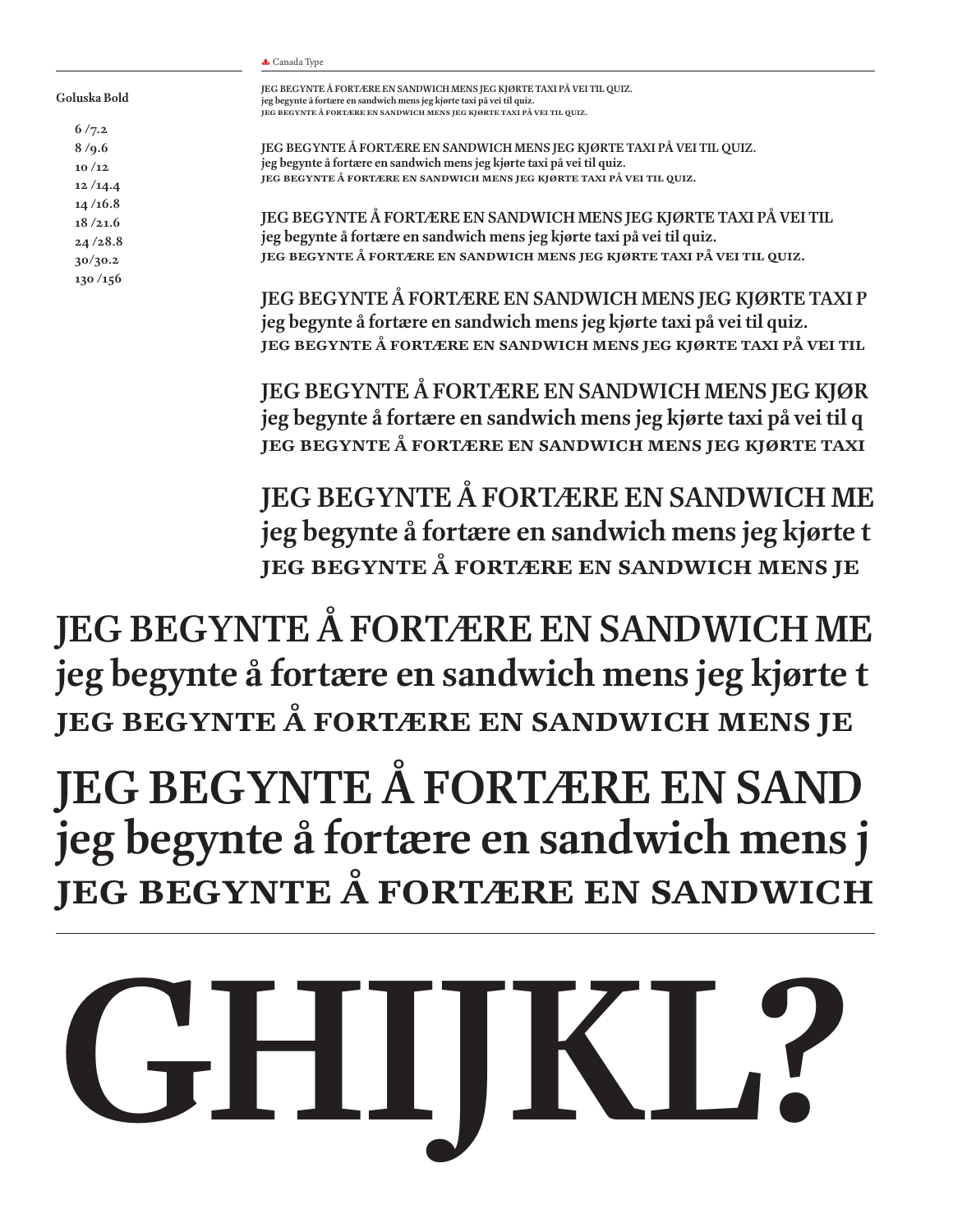*Goluska Bold Italic 6 /7.2 8 /9.6 10 /12 12 /14.4 14 /16.8 18 /21.6 24 /28.8 30/32.2*

*130 /156*

*PA'S WIJZE LYNX BEZAG VROOM HET FIKSE AQUADUCT. pa's wijze lynx bezag vroom het fikse aquaduct. pa's wijze lynx bezag vroom het fikse aquaduct.* 

*PA'S WIJZE LYNX BEZAG VROOM HET FIKSE AQUADUCT. pa's wijze lynx bezag vroom het fikse aquaduct. pa's wijze lynx bezag vroom het fikse aquaduct.*

*PA'S WIJZE LYNX BEZAG VROOM HET FIKSE AQUADUCT. pa's wijze lynx bezag vroom het fikse aquaduct. pa's wijze lynx bezag vroom het fikse aquaduct.*

*PA'S WIJZE LYNX BEZAG VROOM HET FIKSE AQUADUCT. pa's wijze lynx bezag vroom het fikse aquaduct. pa's wijze lynx bezag vroom het fikse aquaduct.*

*PA'S WIJZE LYNX BEZAG VROOM HET FIKSE AQUADUCT. pa's wijze lynx bezag vroom het fikse aquaduct. pa's wijze lynx bezag vroom het fikse aquaduct.*

*PA'S WIJZE LYNX BEZAG VROOM HET FIKSE A pa's wijze lynx bezag vroom het fikse aquaduct. pa's wijze lynx bezag vroom het fikse aquad*

*PA'S WIJZE LYNX BEZAG VROOM HET FIKSE A pa's wijze lynx bezag vroom het fikse aquaduct. pa's wijze lynx bezag vroom het fikse aquadu*

*PA'S WIJZE LYNX BEZAG VROOM HE pa's wijze lynx bezag vroom het fikse aq pa's wijze lynx bezag vroom het fiks*

## *MNOPQ!*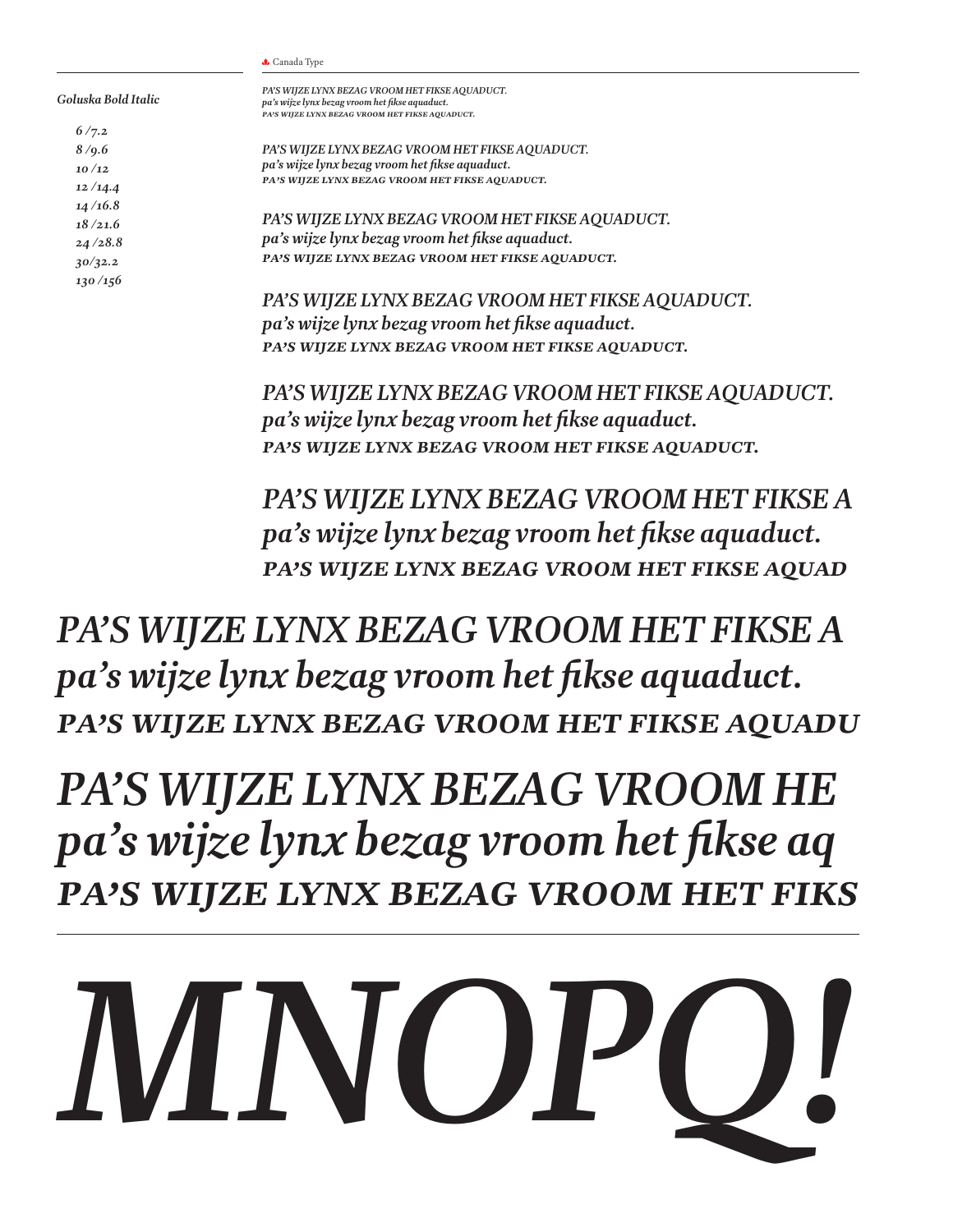### Goluska Regular 8/9.5

 Gorgie's name is thought to be Brythonic in origin. Early forms suggest it derives from gor gyn – upper wedge – which may refer to the tapering shape of the land between the Water of Leith and the Craiglockhart hills. An alternative derivation is 'big field' from Cumbric (Brythonic) gor cyn. Gorgie is recorded in 12th century charters of Holyrood Abbey, when in 1236 it came into the possession of Sir William Livingston. In 1799, the Cox family who owned a mill bought most of the former estate from the residual Livingston family. They developed a glue factory on the site, which was redeveloped under a new Post Office Telecommunications telephone exchange in 1969. From 1527, the landowners lived in Gorgie House, situated on Alexander Drive. Its remnants were demolished in 1937, to allow construction of the Pooles Roxy cinema and some housing.

Gorgie developed at a slower pace than nearby Dalry, allowing the continued operation of the 10 acres (4.0 ha) Gorgie pig farm until 1885. Robb's Loan is named after Robert Robb and his son James who farmed at Gorgie Mains for much of the nineteenth century. By 1800, only the area between Robertson Avenue and Saughton Park had any housing, served by a school and a church mission.

With grain whisky consumption growing in the industrialised and railway connected Victorian era, independent whisky blenders needed access to a high quality and high volume producer of grain whisky spirit. In 1885, major shareholders Andrew Usher, William Sanderson and John M. Crabbie, with numerous other whisky-blenders as shareholders, established the North British Distillery Company, which bought the former pig farm, and began developing a distillery. The distillery gained access to the Edinburgh Suburban and Southside Junction Railway, which began developing a railway station in Gorgie. This brought about the 1888 development of Stewart Terrace, Wardlaw Place, Wardlaw Street, and the tenement flats of Tynecastle Terrace and Ardmillan Terrace; although Gorgie, west of Robertson Avenue, did not lose its rural character until the early 1900s. McVitie & Price Ltd was established in 1830 on Rose Street in Edinburgh. The firm moved to various sites in the city, before completing the St. Andrews Biscuit Works factory on Robertson Avenue in 1888. Though the factory burned down in 1894, it was rebuilt the same year. It is one of the claimed sites of where the digestive biscuit was invented. The site was closed in 1969, when production ceased and operations were transferred to Levenshulme in Manchester, and Harlesden in London. After closure, Ferranti occupied the buildings as an electronics factory until the 1980s.

### Goluska Regular 9/11

 Gorgie's name is thought to be Brythonic in origin. Early forms suggest it derives from gor gyn – upper wedge – which may refer to the tapering shape of the land between the Water of Leith and the Craiglockhart hills. An alternative derivation is 'big field' from Cumbric (Brythonic) gor cyn. Gorgie is recorded in 12th century charters of Holyrood Abbey, when in 1236 it came into the possession of Sir William Livingston. In 1799, the Cox family who owned a mill bought most of the former estate from the residual Livingston family. They developed a glue factory on the site, which was redeveloped under a new Post Office Telecommunications telephone exchange in 1969. From 1527, the landowners lived in Gorgie House, situated on Alexander Drive. Its remnants were demolished in 1937, to allow construction of the Pooles Roxy cinema and some housing.

Gorgie developed at a slower pace than nearby Dalry, allowing the continued operation of the 10 acres (4.0 ha) Gorgie pig farm until 1885. Robb's Loan is named after Robert Robb and his son James who farmed at Gorgie Mains for much of the nineteenth century. By 1800, only the area between Robertson Avenue and Saughton Park had any housing, served by a school and a church mission.

With grain whisky consumption growing in the industrialised and railway connected Victorian era, independent whisky blenders needed access to a high quality and high volume producer of grain whisky spirit. In 1885, major shareholders Andrew Usher, William Sanderson and John M. Crabbie, with numerous other whisky-blenders as shareholders, established the North British Distillery Company, which bought the former pig farm, and began developing a distillery. The distillery gained access to the Edinburgh Suburban and Southside Junction Railway, which began developing a railway station in Gorgie. This brought about the 1888 development of Stewart Terrace, Wardlaw Place, Wardlaw Street, and the tenement flats of Tynecastle Terrace and Ardmillan Terrace; although Gorgie, west of Robertson Avenue, did not lose its rural character until the early 1900s. McVitie & Price Ltd was established in 1830 on Rose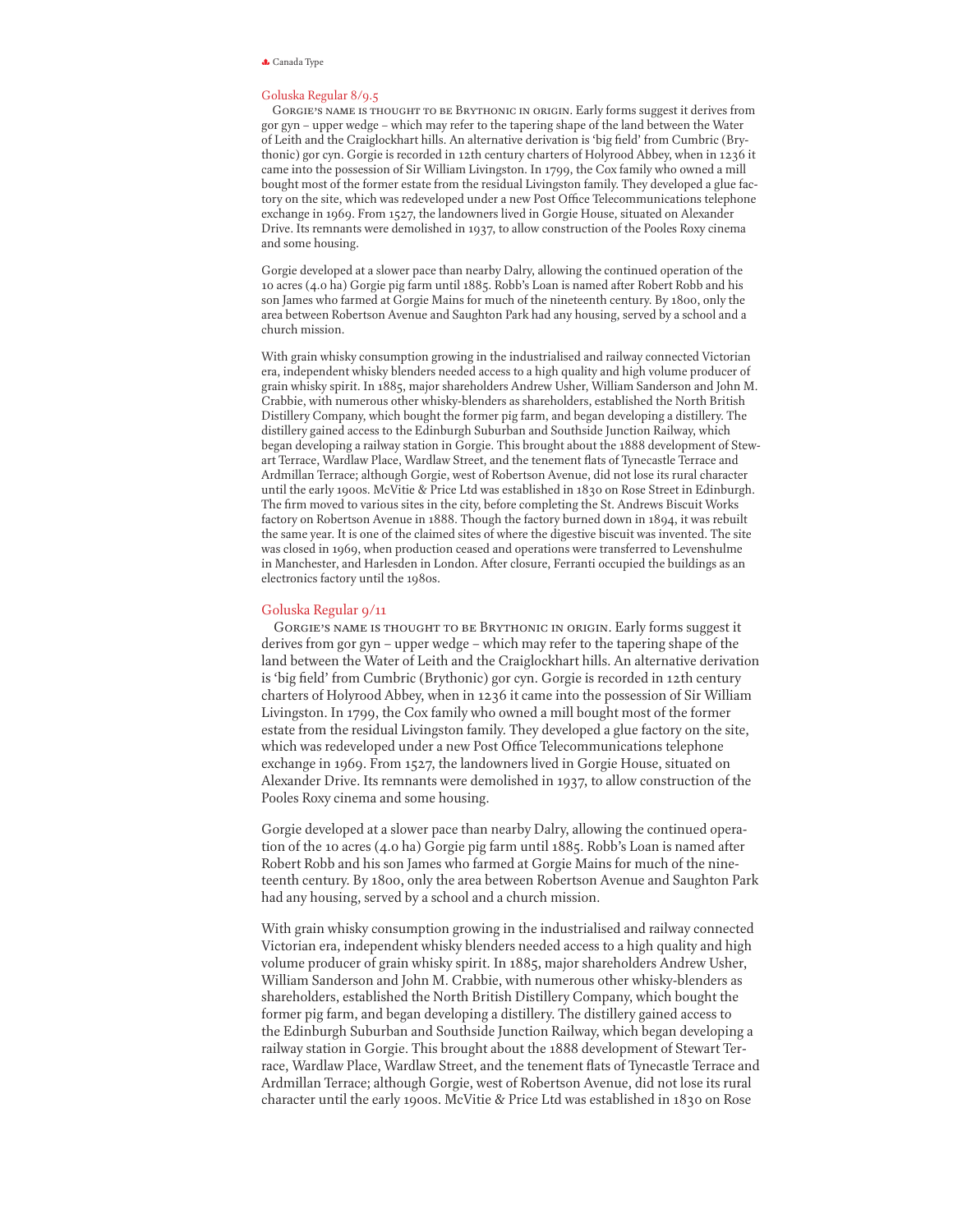### Goluska Regular 10/12

 Gorgie's name is thought to be Brythonic in origin. Early forms suggest it derives from gor gyn – upper wedge – which may refer to the tapering shape of the land between the Water of Leith and the Craiglockhart hills. An alternative derivation is 'big field' from Cumbric (Brythonic) gor cyn. Gorgie is recorded in 12th century charters of Holyrood Abbey, when in 1236 it came into the possession of Sir William Livingston. In 1799, the Cox family who owned a mill bought most of the former estate from the residual Livingston family. They developed a glue factory on the site, which was redeveloped under a new Post Office Telecommunications telephone exchange in 1969. From 1527, the landowners lived in Gorgie House, situated on Alexander Drive. Its remnants were demolished in 1937, to allow construction of the Pooles Roxy cinema and some housing.

Gorgie developed at a slower pace than nearby Dalry, allowing the continued operation of the 10 acres (4.0 ha) Gorgie pig farm until 1885. Robb's Loan is named after Robert Robb and his son James who farmed at Gorgie Mains for much of the nineteenth century. By 1800, only the area between Robertson Avenue and Saughton Park had any housing, served by a school and a church mission. With grain whisky consumption growing in the industrialised and railway connected Victorian era, independent whisky blenders needed access to a high quality and high volume producer of grain whisky spirit. In 1885, major shareholders Andrew Usher, William Sanderson and John M. Crabbie, with numerous other whisky-blenders as shareholders, established the North British Distillery Company, which bought the former pig farm, and began developing a distillery.

### Goluska Regular 11/12.5

 Gorgie's name is thought to be Brythonic in origin. Early forms suggest it derives from gor gyn – upper wedge – which may refer to the tapering shape of the land between the Water of Leith and the Craiglockhart hills. An alternative derivation is 'big field' from Cumbric (Brythonic) gor cyn. Gorgie is recorded in 12th century charters of Holyrood Abbey, when in 1236 it came into the possession of Sir William Livingston. In 1799, the Cox family who owned a mill bought most of the former estate from the residual Livingston family. They developed a glue factory on the site, which was redeveloped under a new Post Office Telecommunications telephone exchange in 1969. From 1527, the landowners lived in Gorgie House, situated on Alexander Drive. Its remnants were demolished in 1937, to allow construction of the Pooles Roxy cinema and some housing.

Gorgie developed at a slower pace than nearby Dalry, allowing the continued operation of the 10 acres (4.0 ha) Gorgie pig farm until 1885. Robb's Loan is named after Robert Robb and his son James who farmed at Gorgie Mains for much of the nineteenth century. By 1800, only the area between Robertson Avenue and Saughton Park had any housing, served by a school and a church mission. With grain whisky consumption growing in the industrialised and railway connected Victorian era, independent whisky blenders needed access to a high quality and high volume producer of grain whisky spirit. In 1885, major shareholders Andrew Usher, William Sanderson and John M. Crabbie, with numerous other whisky-blenders as shareholders, established the North British Distillery Company, which bought the former pig farm, and began developing a distillery. The distillery gained access to the Edinburgh Suburban and Southside Junction Railway, which began developing a railway station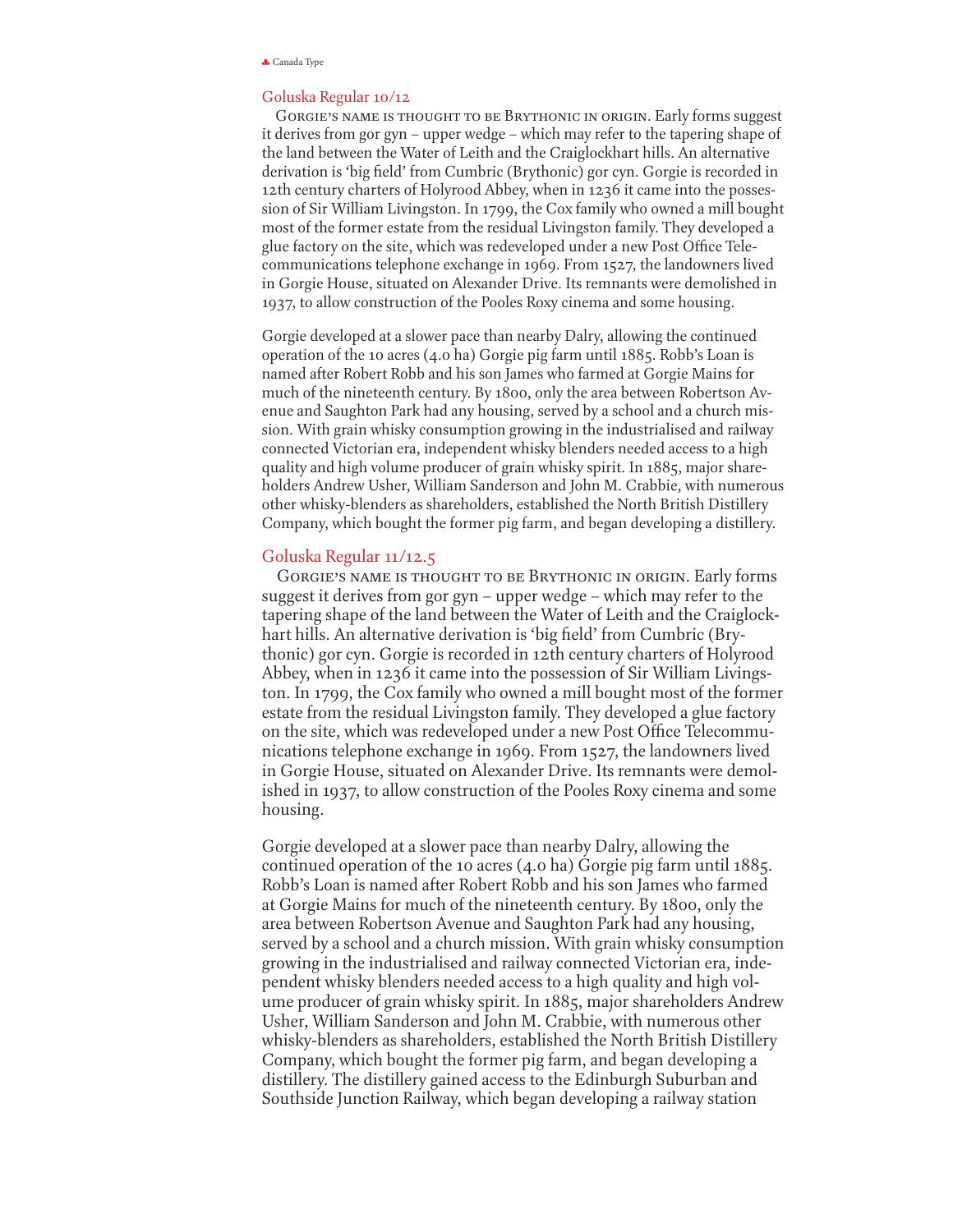### Goluska Regular 12/13.5

 Gorgie's name is thought to be Brythonic in origin. Early forms suggest it derives from gor gyn – upper wedge – which may refer to the tapering shape of the land between the Water of Leith and the Craiglockhart hills. An alternative derivation is 'big field' from Cumbric (Brythonic) gor cyn. Gorgie is recorded in 12th century charters of Holyrood Abbey, when in 1236 it came into the possession of Sir William Livingston. In 1799, the Cox family who owned a mill bought most of the former estate from the residual Livingston family. They developed a glue factory on the site, which was redeveloped under a new Post Office Telecommunications telephone exchange in 1969. From 1527, the landowners lived in Gorgie House, situated on Alexander Drive. Its remnants were demolished in 1937, to allow construction of the Pooles Roxy cinema and some housing.

Gorgie developed at a slower pace than nearby Dalry, allowing the continued operation of the 10 acres (4.0 ha) Gorgie pig farm until 1885. Robb's Loan is named after Robert Robb and his son James who farmed at Gorgie Mains for much of the nineteenth century. By 1800, only the area between Robertson Avenue and Saughton Park had any housing, served by a school and a church mission.

With grain whisky consumption growing in the industrialised and railway connected Victorian era, independent whisky blenders needed access to a high quality and high volume producer of grain whisky spirit. In 1885, major shareholders Andrew Usher, William Sanderson and John M. Crabbie, with numerous other whiskyblenders as shareholders, established the North British Distillery Company, which bought the former pig farm, and began developing a distillery. The distillery gained access to the Edinburgh Suburban and Southside Junction Railway, which began developing a railway station in Gorgie. This brought about the 1888 development of Stewart Terrace, Wardlaw Place, Wardlaw Street, and the tenement flats of Tynecastle Terrace and Ardmillan Terrace; although Gorgie, west of Robertson Avenue, did not lose its rural character until the early 1900s. McVitie & Price Ltd was established in 1830 on Rose Street in Edinburgh. The firm moved to various sites in the city, before completing the St. Andrews Biscuit Works factory on Robertson Avenue in 1888. Though the factory burned down in 1894, it was rebuilt the same year. It is one of the claimed sites of where the digestive biscuit was invented. The site was closed in 1969, when production ceased and operations were transferred to Levenshulme in Manchester, and Harlesden in London. After closure, Ferranti occupied the buildings as an electronics factory until the 1980s.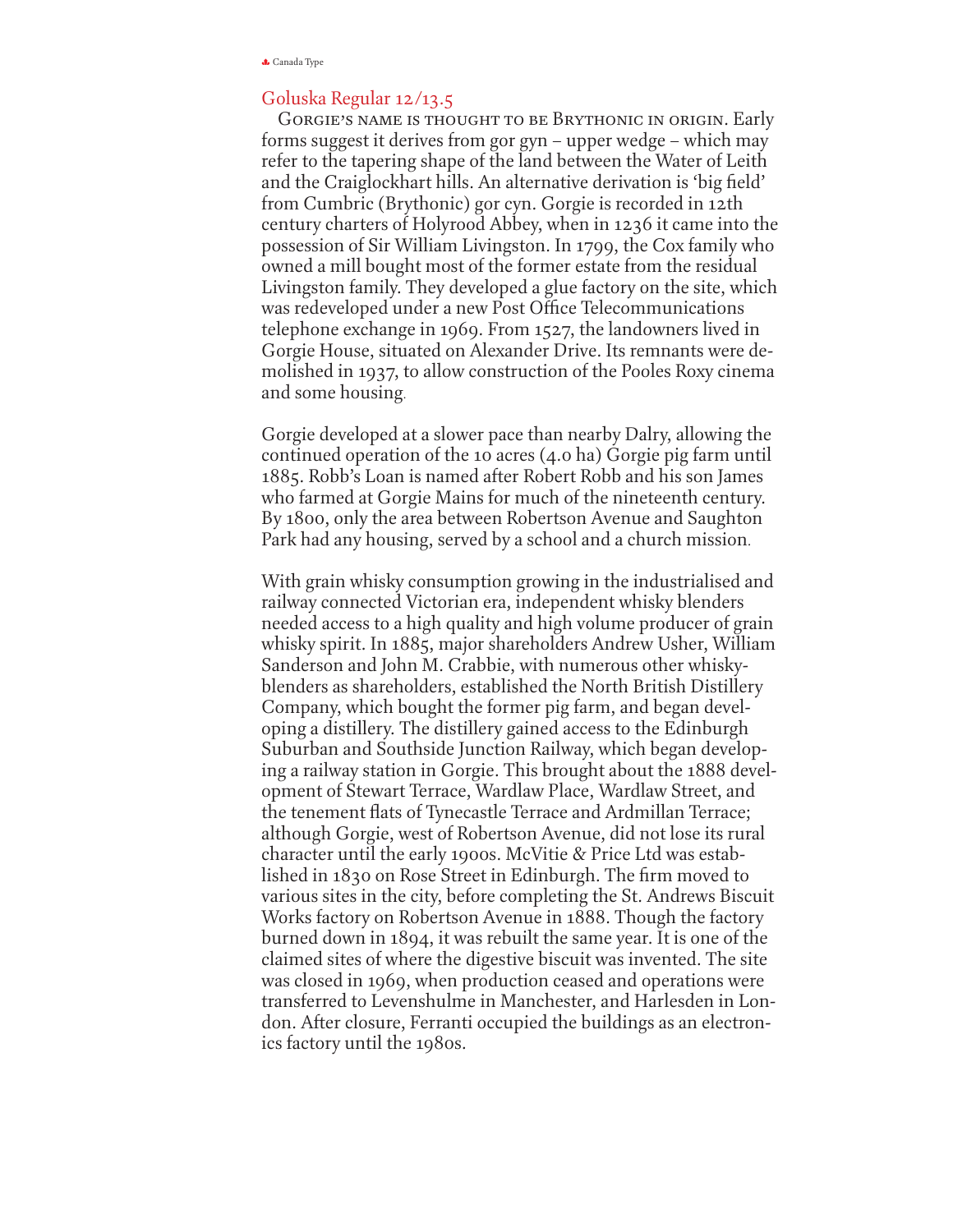### *Goluska Italic 8/9.5*

 *Gorgie's name is thought to be Brythonic in origin. Early forms suggest it derives from gor gyn – upper wedge – which may refer to the tapering shape of the land between the Water of Leith and the Craiglockhart hills. An alternative derivation is 'big field' from Cumbric (Brythonic) gor cyn. Gorgie is recorded in 12th century charters of Holyrood Abbey, when in 1236 it came into the possession of Sir William Livingston. In 1799, the Cox family who owned a mill bought most of the former estate from the residual Livingston family. They developed a glue factory on the site, which was redeveloped under a new Post O9ce Telecommunications telephone exchange in 1969. From 1527, the landowners lived in Gorgie House, situated on Alexander Drive. Its remnants were demolished in 1937, to allow construction of the Pooles Roxy cinema and some housing.*

Gorgie developed at a slower pace than nearby Dalry, allowing the continued operation of the 10 *acres (4.0 ha) Gorgie pig farm until 1885. Robb's Loan is named after Robert Robb and his son James who farmed at Gorgie Mains for much of the nineteenth century. By 1800, only the area between Robertson Avenue and Saughton Park had any housing, served by a school and a church mission.*

*With grain whisky consumption growing in the industrialised and railway connected Victorian era, independent whisky blenders needed access to a high quality and high volume producer of grain whisky spirit. In 1885, major shareholders Andrew Usher, William Sanderson and John M. Crabbie, with numerous other whisky-blenders as shareholders, established the North British Distillery Company, which bought the former pig farm, and began developing a distillery. The distillery gained access to the Edinburgh Suburban and Southside Junction Railway, which began developing a railway station in Gorgie. This brought about the 1888 development of Stewart Terrace, Wardlaw Place, Wardlaw Street, and the tenement flats of Tynecastle Terrace and Ardmillan Terrace; although Gorgie, west of Robertson Avenue, did not lose its rural character until the early 1900s. McVitie & Price Ltd was established in 1830 on Rose Street in Edinburgh. The firm moved to various sites in the city, before completing the St. Andrews Biscuit Works factory on Robertson Avenue in 1888. Though the factory burned down in 1894, it was rebuilt the same year. It is one of the claimed sites of where the digestive biscuit was invented. The site was closed in 1969, when production ceased and operations were transferred to Levenshulme in Manchester, and Harlesden in London. After closure, Ferranti occupied the buildings as an electronics factory until the 1980s.* 

### *Goluska Italic 9/11*

 *Gorgie's name is thought to be Brythonic in origin. Early forms suggest it derives from gor gyn – upper wedge – which may refer to the tapering shape of the land between the Water of Leith and the Craiglockhart hills. An alternative derivation is 'big field' from Cumbric (Brythonic) gor cyn. Gorgie is recorded in 12th century charters of Holyrood Abbey, when in 1236 it came into the possession of Sir William Livingston. In 1799, the Cox family who owned a mill bought most of the former estate from the residual Livingston family. They developed a glue factory on the site, which was redeveloped under a new Post O9ce Telecommunications telephone exchange in 1969. From 1527, the landowners lived in Gorgie House, situated on Alexander Drive. Its remnants were demolished in 1937, to allow construction of the Pooles Roxy cinema and some housing.* 

*Gorgie developed at a slower pace than nearby Dalry, allowing the continued operation of the 10 acres (4.0 ha) Gorgie pig farm until 1885. Robb's Loan is named after Robert Robb and his son James who farmed at Gorgie Mains for much of the nineteenth century. By 1800, only the area between Robertson Avenue and Saughton Park had any housing, served by a school and a church mission.*

*With grain whisky consumption growing in the industrialised and railway connected Victorian era, independent whisky blenders needed access to a high quality and high volume producer of grain whisky spirit. In 1885, major shareholders Andrew Usher, William Sanderson and John M. Crabbie, with numerous other whisky-blenders as shareholders, established the North British Distillery Company, which bought the former pig farm, and began developing a distillery. The distillery gained access to the Edinburgh Suburban and Southside Junction Railway, which began developing a railway station in Gorgie. This brought about the 1888 development of Stewart Terrace, Wardlaw Place, Wardlaw Street, and the tenement flats of Tynecastle Terrace and Ardmillan Terrace; although Gorgie, west of Robertson Avenue, did not lose its rural character until the early 1900s. McVitie & Price Ltd was established in 1830 on Rose Street in Edinburgh. The firm moved to various sites in the city, before completing the St. Andrews Biscuit Works factory on Robertson Avenue in 1888. Though the factory burned down in 1894, it was rebuilt the same year. It is one of the claimed sites of where the digestive biscuit*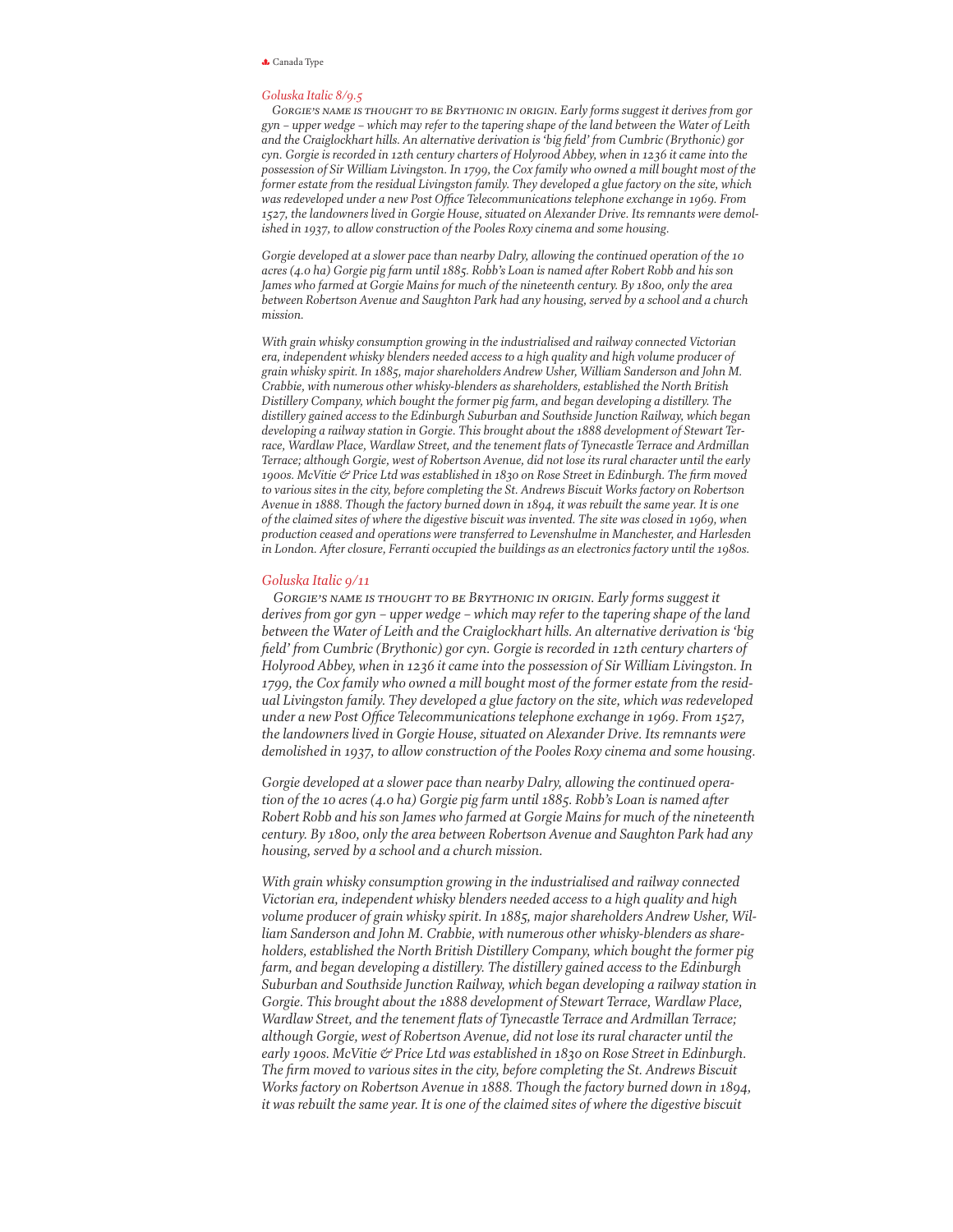### *Goluska Italic 10/12*

 *Gorgie's name is thought to be Brythonic in origin. Early forms suggest it derives from gor gyn – upper wedge – which may refer to the tapering shape of the land between the Water of Leith and the Craiglockhart hills. An alternative derivation is 'big field' from Cumbric (Brythonic) gor cyn. Gorgie is recorded in 12th century charters of Holyrood Abbey, when in 1236 it came into the possession of Sir William Livingston. In 1799, the Cox family who owned a mill bought most of the former estate from the residual Livingston family. They developed a glue factory on the site, which was redeveloped under a new Post O9ce Telecommunications telephone exchange in 1969. From 1527, the landowners lived in Gorgie House,*  situated on Alexander Drive. Its remnants were demolished in 1937, to allow con*struction of the Pooles Roxy cinema and some housing.*

*Gorgie developed at a slower pace than nearby Dalry, allowing the continued operation of the 10 acres (4.0 ha) Gorgie pig farm until 1885. Robb's Loan is named after Robert Robb and his son James who farmed at Gorgie Mains for much of the nineteenth century. By 1800, only the area between Robertson Avenue and Saughton Park had any housing, served by a school and a church mission. With grain whisky consumption growing in the industrialised and railway connected Victorian era, independent whisky blenders needed access to a high quality and high volume producer of grain whisky spirit. In 1885, major shareholders Andrew Usher, William Sanderson and John M. Crabbie, with numerous other whisky-blenders as shareholders, established the North British Distillery Company, which bought the former pig farm, and began developing a distillery.* 

### *Goluska Italic 11/12.5*

 *Gorgie's name is thought to be Brythonic in origin. Early forms suggest it derives from gor gyn – upper wedge – which may refer to the tapering shape of the land between the Water of Leith and the Craiglockhart hills. An alternative derivation is 'big field' from Cumbric (Brythonic) gor cyn. Gorgie is recorded in 12th century charters of Holyrood Abbey, when in 1236 it came into the possession of Sir William Livingston. In 1799, the Cox family who owned a mill bought most of the former estate from the residual Livingston family. They developed a glue factory on the site, which was redeveloped under a new Post O9ce Telecommunications telephone exchange in 1969. From 1527, the landowners lived in Gorgie House, situated on Alexander Drive. Its remnants were demolished in 1937, to allow construction of the Pooles Roxy cinema and some housing.*

*Gorgie developed at a slower pace than nearby Dalry, allowing the continued operation of the 10 acres (4.0 ha) Gorgie pig farm until 1885. Robb's Loan is named after Robert Robb and his son James who farmed at Gorgie Mains for much of the nineteenth century. By 1800, only the area between Robertson Avenue and Saughton Park had any housing, served by a school and a church mission. With grain whisky consumption growing in the industrialised and railway connected Victorian era, independent whisky blenders needed access to a high quality and high volume producer of grain whisky spirit. In 1885, major shareholders Andrew Usher, William Sanderson and John M. Crabbie, with numerous other whisky-blenders as shareholders, established the North British Distillery Company, which bought the former pig farm, and began developing a distillery. The distillery gained access to the Edinburgh Suburban and Southside Junction Railway, which began developing a railway station in Gorgie. This brought about the 1888 development of Stewart Terrace, Wardlaw Place, Wardlaw Street, and*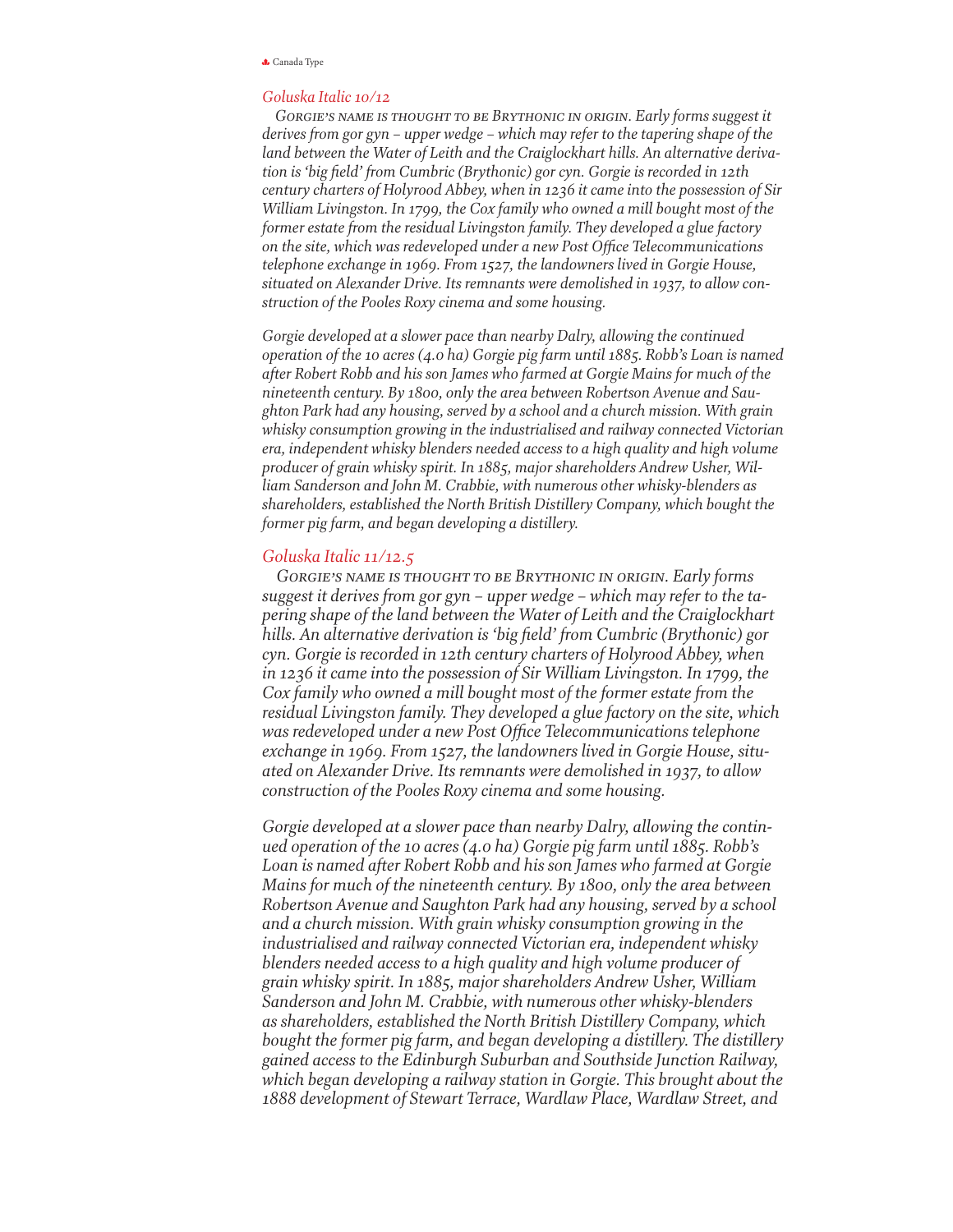### *Goluska Italic 12/13.5*

 *Gorgie's name is thought to be Brythonic in origin. Early forms suggest it derives from gor gyn – upper wedge – which may refer to the tapering shape of the land between the Water of Leith and the Craiglockhart hills. An alternative derivation is 'big field' from Cumbric (Brythonic) gor cyn. Gorgie is recorded in 12th century charters of Holyrood Abbey, when in 1236 it came into the possession of Sir William Livingston. In 1799, the Cox family who owned a mill bought most of the former estate from the residual Livingston family. They developed a glue factory on the site, which was redeveloped under a new Post O9ce Telecommunications telephone exchange in 1969. From 1527, the landowners lived in Gorgie House, situated on Alexander Drive. Its remnants were demolished in 1937, to allow construction of the Pooles Roxy cinema and some housing.*

*Gorgie developed at a slower pace than nearby Dalry, allowing the continued operation of the 10 acres (4.0 ha) Gorgie pig farm until 1885. Robb's Loan is named after Robert Robb and his son James who farmed at Gorgie Mains for much of the nineteenth century. By 1800, only the area between Robertson Avenue and Saughton Park had any housing, served by a school and a church mission.*

*With grain whisky consumption growing in the industrialised and railway connected Victorian era, independent whisky blenders needed access to a high quality and high volume producer of grain whisky spirit. In 1885, major shareholders Andrew Usher, William Sanderson and John M. Crabbie, with numerous other whisky-blenders as shareholders, established the North British Distillery Company, which bought the former pig farm, and began developing a distillery. The distillery gained access to the Edinburgh Suburban and Southside Junction Railway, which began developing a railway station in Gorgie. This brought about the 1888 development of Stewart Terrace, Wardlaw Place, Wardlaw Street, and the tenement flats of Tynecastle Terrace and Ardmillan Terrace; although Gorgie, west of Robertson Avenue, did not lose its rural character until the early 1900s. McVitie & Price Ltd was established in 1830 on Rose Street in Edinburgh. The firm moved to various sites in the city, before completing the St. Andrews Biscuit Works factory on Robertson Avenue in 1888. Though the factory burned down in 1894, it was rebuilt the same year. It is one of the claimed sites of where the digestive biscuit was invented. The site was closed in 1969, when production ceased and operations were transferred to Levenshulme in Manchester, and Harlesden in London. After closure, Ferranti occupied the buildings as an electronics factory until the 1980s.*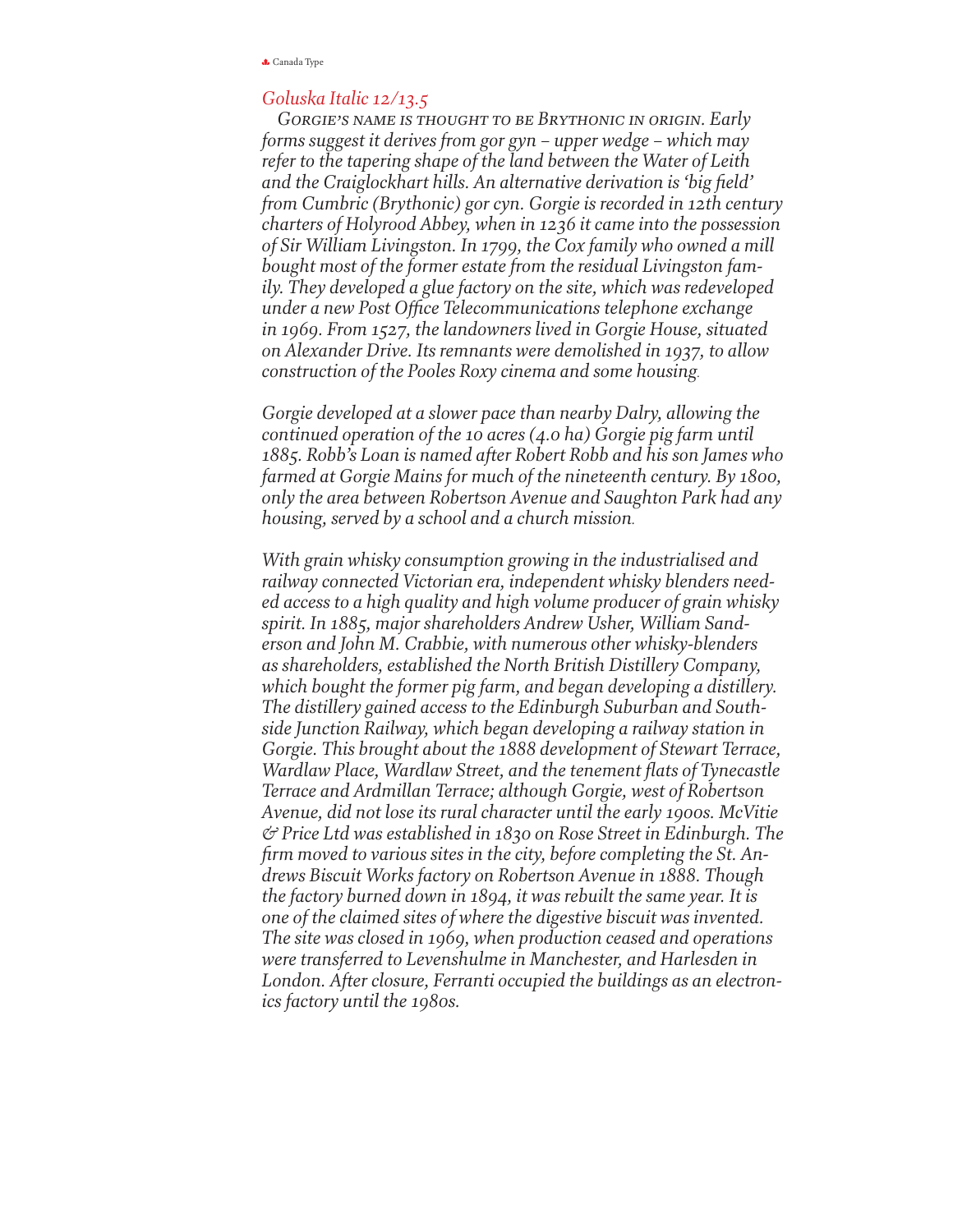### Goluska Medium 8/9.5

 Gorgie's name is thought to be Brythonic in origin. Early forms suggest it derives from gor gyn – upper wedge – which may refer to the tapering shape of the land between the Water of Leith and the Craiglockhart hills. An alternative derivation is 'big field' from Cumbric (Brythonic) gor cyn. Gorgie is recorded in 12th century charters of Holyrood Abbey, when in 1236 it came into the possession of Sir William Livingston. In 1799, the Cox family who owned a mill bought most of the former estate from the residual Livingston family. They developed a glue factory on the site, which was redeveloped under a new Post Office Telecommunications telephone exchange in 1969. From 1527, the landowners lived in Gorgie House, situated on Alexander Drive. Its remnants were demolished in 1937, to allow construction of the Pooles Roxy cinema and some housing.

Gorgie developed at a slower pace than nearby Dalry, allowing the continued operation of the 10 acres (4.0 ha) Gorgie pig farm until 1885. Robb's Loan is named after Robert Robb and his son James who farmed at Gorgie Mains for much of the nineteenth century. By 1800, only the area between Robertson Avenue and Saughton Park had any housing, served by a school and a church mission.

With grain whisky consumption growing in the industrialised and railway connected Victorian era, independent whisky blenders needed access to a high quality and high volume producer of grain whisky spirit. In 1885, major shareholders Andrew Usher, William Sanderson and John M. Crabbie, with numerous other whisky-blenders as shareholders, established the North British Distillery Company, which bought the former pig farm, and began developing a distillery. The distillery gained access to the Edinburgh Suburban and Southside Junction Railway, which began developing a railway station in Gorgie. This brought about the 1888 development of Stewart Terrace, Wardlaw Place, Wardlaw Street, and the tenement flats of Tynecastle Terrace and Ardmillan Terrace; although Gorgie, west of Robertson Avenue, did not lose its rural character until the early 1900s. McVitie & Price Ltd was established in 1830 on Rose Street in Edinburgh. The firm moved to various sites in the city, before completing the St. Andrews Biscuit Works factory on Robertson Avenue in 1888. Though the factory burned down in 1894, it was rebuilt the same year. It is one of the claimed sites of where the digestive biscuit was invented. The site was closed in 1969, when production ceased and operations were transferred to Levenshulme in Manchester, and Harlesden in London. After closure, Ferranti occupied the buildings as an electronics factory until the 1980s.

### Goluska Medium 9/11

 Gorgie's name is thought to be Brythonic in origin. Early forms suggest it derives from gor gyn – upper wedge – which may refer to the tapering shape of the land between the Water of Leith and the Craiglockhart hills. An alternative derivation is 'big field' from Cumbric (Brythonic) gor cyn. Gorgie is recorded in 12th century charters of Holyrood Abbey, when in 1236 it came into the possession of Sir William Livingston. In 1799, the Cox family who owned a mill bought most of the former estate from the residual Livingston family. They developed a glue factory on the site, which was redeveloped under a new Post Office Telecommunications telephone exchange in 1969. From 1527, the landowners lived in Gorgie House, situated on Alexander Drive. Its remnants were demolished in 1937, to allow construction of the Pooles Roxy cinema and some housing.

Gorgie developed at a slower pace than nearby Dalry, allowing the continued operation of the 10 acres (4.0 ha) Gorgie pig farm until 1885. Robb's Loan is named after Robert Robb and his son James who farmed at Gorgie Mains for much of the nineteenth century. By 1800, only the area between Robertson Avenue and Saughton Park had any housing, served by a school and a church mission.

With grain whisky consumption growing in the industrialised and railway connected Victorian era, independent whisky blenders needed access to a high quality and high volume producer of grain whisky spirit. In 1885, major shareholders Andrew Usher, William Sanderson and John M. Crabbie, with numerous other whisky-blenders as shareholders, established the North British Distillery Company, which bought the former pig farm, and began developing a distillery. The distillery gained access to the Edinburgh Suburban and Southside Junction Railway, which began developing a railway station in Gorgie. This brought about the 1888 development of Stewart Terrace, Wardlaw Place, Wardlaw Street, and the tenement flats of Tynecastle Terrace and Ardmillan Terrace; although Gorgie, west of Robertson Avenue, did not lose its rural character until the early 1900s. McVitie & Price Ltd was established in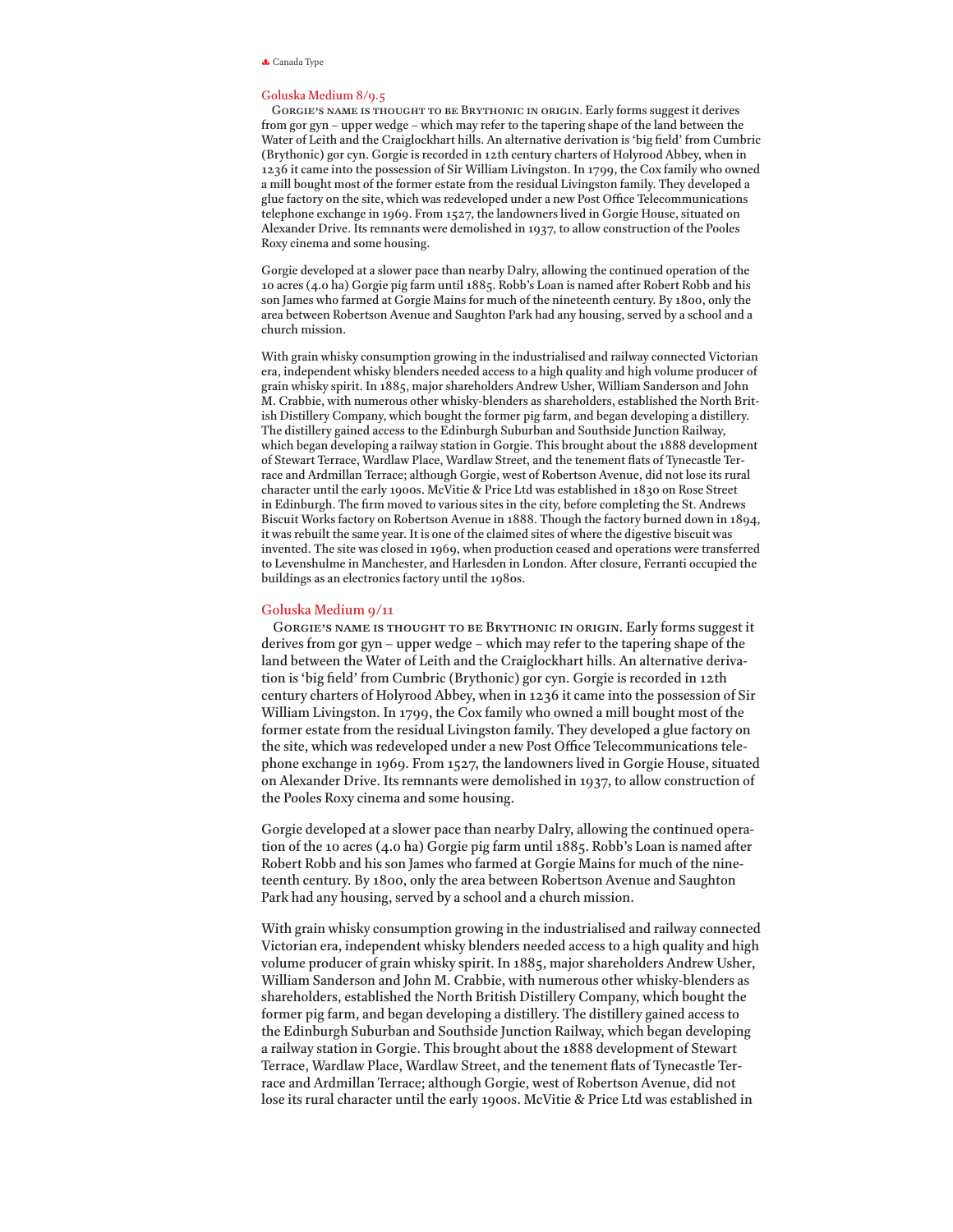### Goluska Medium 10/12

 Gorgie's name is thought to be Brythonic in origin. Early forms suggest it derives from gor gyn – upper wedge – which may refer to the tapering shape of the land between the Water of Leith and the Craiglockhart hills. An alternative derivation is 'big field' from Cumbric (Brythonic) gor cyn. Gorgie is recorded in 12th century charters of Holyrood Abbey, when in 1236 it came into the possession of Sir William Livingston. In 1799, the Cox family who owned a mill bought most of the former estate from the residual Livingston family. They developed a glue factory on the site, which was redeveloped under a new Post Office Telecommunications telephone exchange in 1969. From 1527, the landowners lived in Gorgie House, situated on Alexander Drive. Its remnants were demolished in 1937, to allow construction of the Pooles Roxy cinema and some housing.

Gorgie developed at a slower pace than nearby Dalry, allowing the continued operation of the 10 acres (4.0 ha) Gorgie pig farm until 1885. Robb's Loan is named after Robert Robb and his son James who farmed at Gorgie Mains for much of the nineteenth century. By 1800, only the area between Robertson Avenue and Saughton Park had any housing, served by a school and a church mission. With grain whisky consumption growing in the industrialised and railway connected Victorian era, independent whisky blenders needed access to a high quality and high volume producer of grain whisky spirit. In 1885, major shareholders Andrew Usher, William Sanderson and John M. Crabbie, with numerous other whisky-blenders as shareholders, established the North British Distillery Company, which bought the former pig farm, and began developing a distillery.

### Goluska Medium 11/12.5

 Gorgie's name is thought to be Brythonic in origin. Early forms suggest it derives from gor gyn – upper wedge – which may refer to the tapering shape of the land between the Water of Leith and the Craiglockhart hills. An alternative derivation is 'big field' from Cumbric (Brythonic) gor cyn. Gorgie is recorded in 12th century charters of Holyrood Abbey, when in 1236 it came into the possession of Sir William Livingston. In 1799, the Cox family who owned a mill bought most of the former estate from the residual Livingston family. They developed a glue factory on the site, which was redeveloped under a new Post Office Telecommunications telephone exchange in 1969. From 1527, the landowners lived in Gorgie House, situated on Alexander Drive. Its remnants were demolished in 1937, to allow construction of the Pooles Roxy cinema and some housing.

Gorgie developed at a slower pace than nearby Dalry, allowing the continued operation of the 10 acres (4.0 ha) Gorgie pig farm until 1885. Robb's Loan is named after Robert Robb and his son James who farmed at Gorgie Mains for much of the nineteenth century. By 1800, only the area between Robertson Avenue and Saughton Park had any housing, served by a school and a church mission. With grain whisky consumption growing in the industrialised and railway connected Victorian era, independent whisky blenders needed access to a high quality and high volume producer of grain whisky spirit. In 1885, major shareholders Andrew Usher, William Sanderson and John M. Crabbie, with numerous other whisky-blenders as shareholders, established the North British Distillery Company, which bought the former pig farm, and began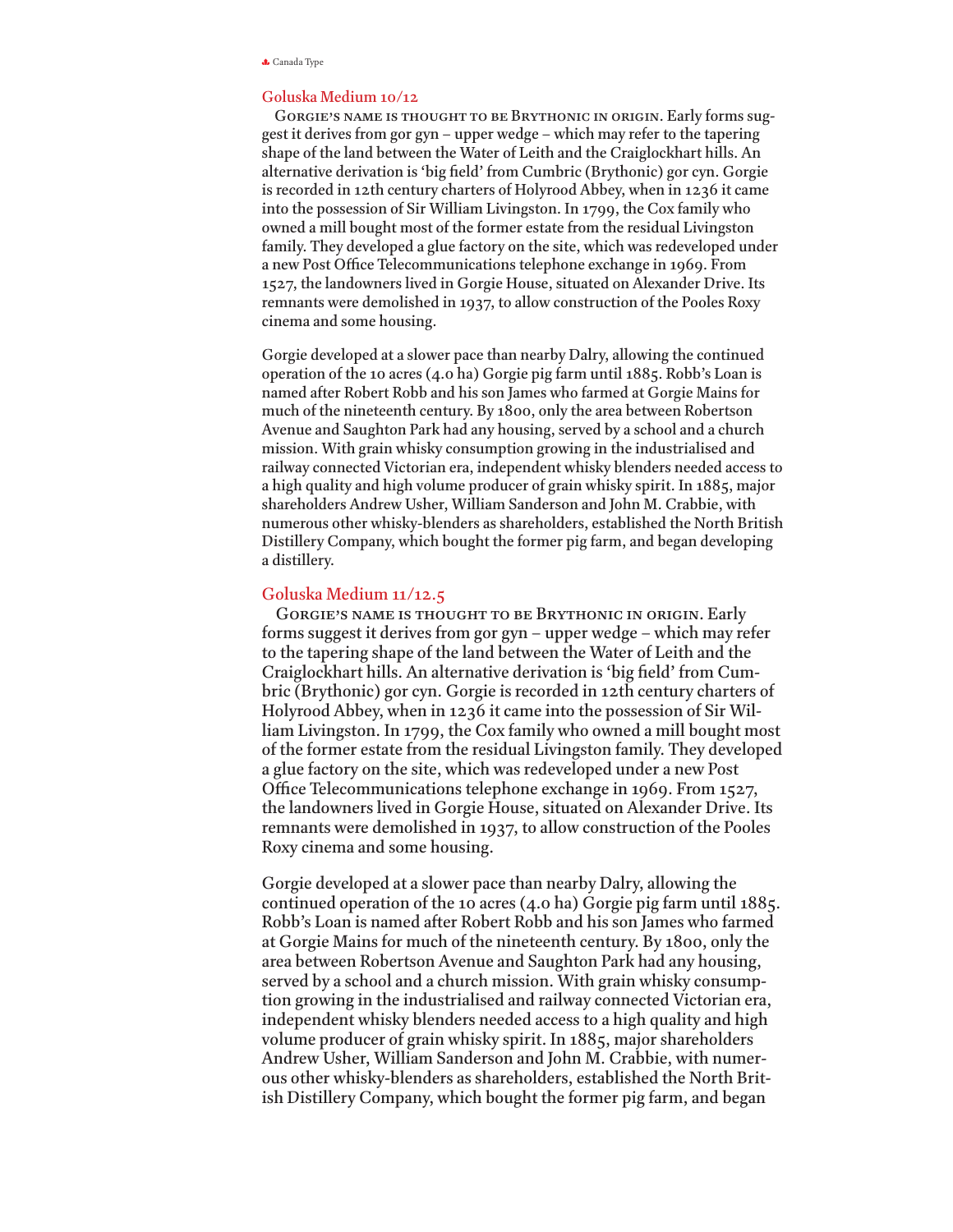### *Goluska Medium Italic 8/9.5*

 *Gorgie's name is thought to be Brythonic in origin. Early forms suggest it derives from gor gyn – upper wedge – which may refer to the tapering shape of the land between the Water of Leith and the Craiglockhart hills. An alternative derivation is 'big field' from Cumbric (Brythonic) gor cyn. Gorgie is recorded in 12th century charters of Holyrood Abbey, when in 1236 it came into the possession of Sir William Livingston. In 1799, the Cox family who owned a mill bought most of the former estate from the residual Livingston family. They developed a glue factory on the site, which was redeveloped under a new Post O9ce Telecommunications telephone exchange in 1969. From 1527, the landowners lived in Gorgie House, situated on Alexander Drive. Its remnants were demolished in 1937, to allow construction of the Pooles Roxy cinema and some housing. Gorgie developed at a slower pace than nearby Dalry, allowing the continued operation of the 10 acres (4.0 ha) Gorgie pig farm until 1885. Robb's Loan is named after Robert Robb and his son James who farmed at Gorgie Mains for much of the nineteenth century. By 1800, only the area between Robertson Avenue and Saughton Park had any housing, served by a school and a church mission.*

*With grain whisky consumption growing in the industrialised and railway connected Victorian era, independent whisky blenders needed access to a high quality and high volume producer of grain whisky spirit. In 1885, major shareholders Andrew Usher, William Sanderson and John M. Crabbie, with numerous other whisky-blenders as shareholders, established the North British Distillery Company, which bought the former pig farm, and began developing a distillery. The distillery gained access to the Edinburgh Suburban and Southside Junction Railway, which began developing a railway station in Gorgie. This brought about the 1888 development of Stewart Terrace, Wardlaw Place, Wardlaw Street, and the tenement flats of Tynecastle Terrace and Ardmillan Terrace; although Gorgie, west of Robertson Avenue, did not lose its rural character until the early 1900s. McVitie & Price Ltd was established in 1830 on Rose Street in Edinburgh. The firm moved to various sites in the city, before completing the St. Andrews Biscuit Works factory on Robertson Avenue in 1888. Though the factory burned down in 1894, it was rebuilt the same year. It is one of the claimed sites of where the digestive biscuit was invented. The site was closed in 1969, when production ceased and operations were transferred to Levenshulme in Manchester, and Harlesden in London. After closure, Ferranti occupied the buildings as an electronics factory until the 1980s.*

### *Goluska Medium Italic 9/11*

 *Gorgie's name is thought to be Brythonic in origin. Early forms suggest it derives from gor gyn – upper wedge – which may refer to the tapering shape of the land*  between the Water of Leith and the Craiglockhart hills. An alternative derivation is 'big field' from Cumbric (Brythonic) gor cyn. Gorgie is recorded in 12th century char*ters of Holyrood Abbey, when in 1236 it came into the possession of Sir William Livingston. In 1799, the Cox family who owned a mill bought most of the former estate from the residual Livingston family. They developed a glue factory on the site, which was redeveloped under a new Post O9ce Telecommunications telephone exchange in 1969. From 1527, the landowners lived in Gorgie House, situated on Alexander Drive. Its remnants were demolished in 1937, to allow construction of the Pooles Roxy cinema and some housing.* 

*Gorgie developed at a slower pace than nearby Dalry, allowing the continued operation of the 10 acres (4.0 ha) Gorgie pig farm until 1885. Robb's Loan is named after Robert Robb and his son James who farmed at Gorgie Mains for much of the nineteenth century. By 1800, only the area between Robertson Avenue and Saughton Park had any housing, served by a school and a church mission.*

*With grain whisky consumption growing in the industrialised and railway connected Victorian era, independent whisky blenders needed access to a high quality and high volume producer of grain whisky spirit. In 1885, major shareholders Andrew Usher, William Sanderson and John M. Crabbie, with numerous other whisky-blenders as shareholders, established the North British Distillery Company, which bought the former pig farm, and began developing a distillery. The distillery gained access to the Edinburgh Suburban and Southside Junction Railway, which began developing a railway station in Gorgie. This brought about the 1888 development of Stewart Terrace, Wardlaw Place, Wardlaw Street, and the tenement flats of Tynecastle Terrace and Ardmillan Terrace; although Gorgie, west of Robertson Avenue, did not lose its rural character until the early 1900s. McVitie & Price Ltd was established in 1830 on Rose Street in Edinburgh. The firm moved to various sites in the city, before completing the St. Andrews Biscuit Works factory on Robertson Avenue in 1888. Though the*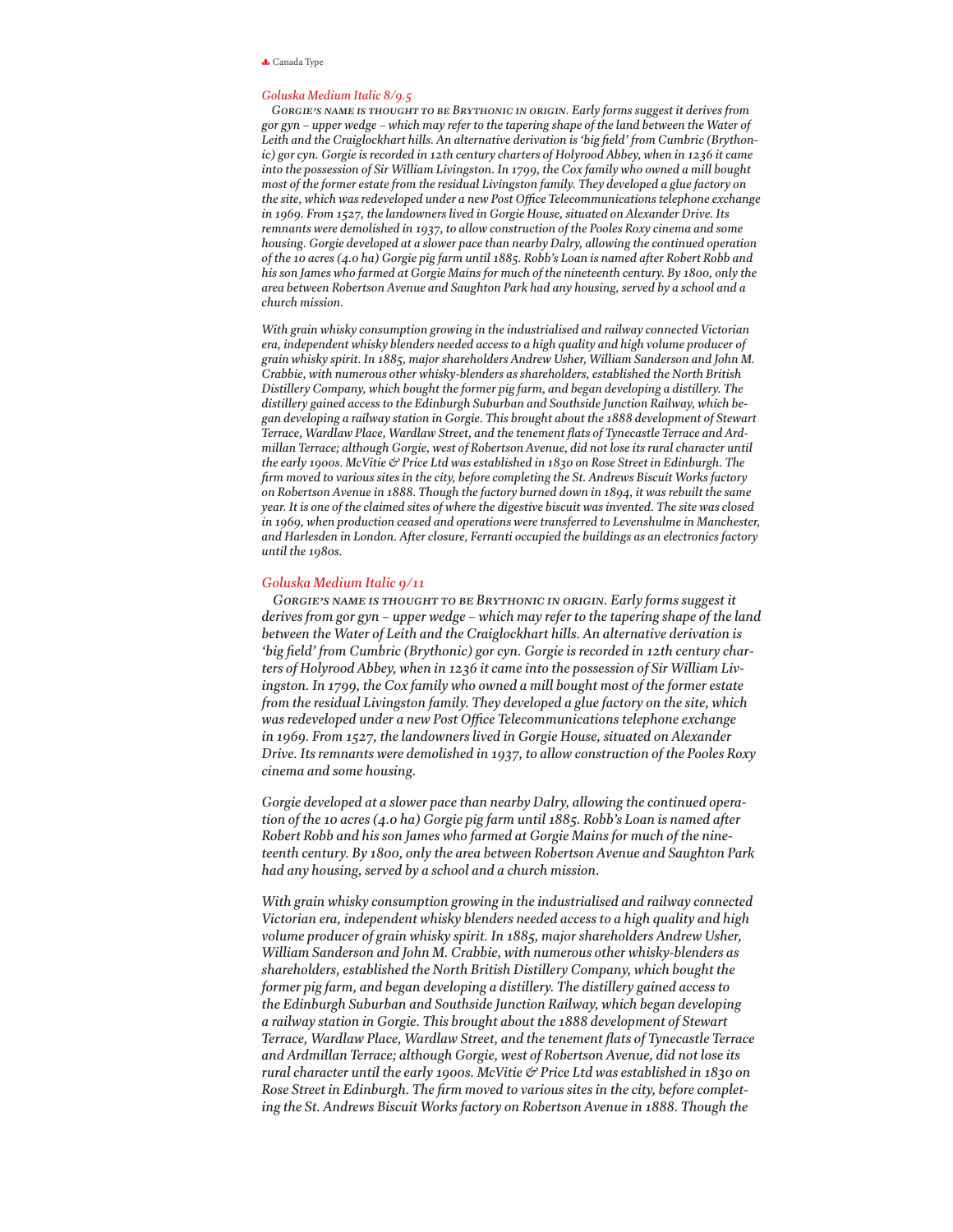### *Goluska Medium Italic 10/12*

 *Gorgie's name is thought to be Brythonic in origin. Early forms suggest it derives from gor gyn – upper wedge – which may refer to the tapering shape of the land between the Water of Leith and the Craiglockhart hills. An alternative derivation is 'big field' from Cumbric (Brythonic) gor cyn. Gorgie is recorded in 12th century charters of Holyrood Abbey, when in 1236 it came into the possession of Sir William Livingston. In 1799, the Cox family who owned a mill bought most of the former estate from the residual Livingston family. They developed a glue factory on the site, which was redeveloped under a new Post O9ce Telecommunications telephone exchange in 1969. From 1527, the landowners lived in Gorgie House, situated on Alexander Drive. Its remnants were demolished in 1937, to allow construction of the Pooles Roxy cinema and some housing.*

*Gorgie developed at a slower pace than nearby Dalry, allowing the continued operation of the 10 acres (4.0 ha) Gorgie pig farm until 1885. Robb's Loan is named after Robert Robb and his son James who farmed at Gorgie Mains for much of the nineteenth century. By 1800, only the area between Robertson Avenue and Saughton Park had any housing, served by a school and a church mission. With grain whisky consumption growing in the industrialised and railway connected Victorian era, independent whisky blenders needed access to a high quality and high volume producer of grain whisky spirit. In 1885, major shareholders Andrew Usher, William Sanderson and John M. Crabbie, with numerous other whiskyblenders as shareholders, established the North British Distillery Company, which bought the former pig farm, and began developing a distillery.* 

### *Goluska Medium Italic 11/12.5*

 *Gorgie's name is thought to be Brythonic in origin. Early forms suggest it derives from gor gyn – upper wedge – which may refer to the tapering shape of the land between the Water of Leith and the Craiglockhart hills. An alternative derivation is 'big field' from Cumbric (Brythonic) gor cyn. Gorgie is recorded in 12th century charters of Holyrood Abbey, when in 1236 it came into the possession of Sir William Livingston. In 1799, the Cox family who owned a mill bought most of the former estate from the residual Livingston family. They developed a glue factory on the site, which was redeveloped under a new Post O9ce Telecommunications telephone exchange in 1969. From 1527, the landowners lived in Gorgie House, situated on Alexander Drive. Its remnants were demolished in 1937, to allow construction of the Pooles Roxy cinema and some housing.*

*Gorgie developed at a slower pace than nearby Dalry, allowing the continued operation of the 10 acres (4.0 ha) Gorgie pig farm until 1885. Robb's Loan is named after Robert Robb and his son James who farmed at Gorgie Mains for much of the nineteenth century. By 1800, only the area between Robertson Avenue and Saughton Park had any housing, served by a school and a church mission. With grain whisky consumption growing in the industrialised and railway connected Victorian era, independent whisky blenders needed access to a high quality and high volume producer of grain whisky spirit. In 1885, major shareholders Andrew Usher, William Sanderson and John M. Crabbie, with numerous other whisky-blenders as shareholders, established the North British Distillery Company, which bought the former pig farm, and began developing a distillery. The distillery gained access to the Edinburgh Suburban and Southside Junction Railway, which began developing a railway station in Gorgie. This brought about the 1888 development of Stewart Terrace,*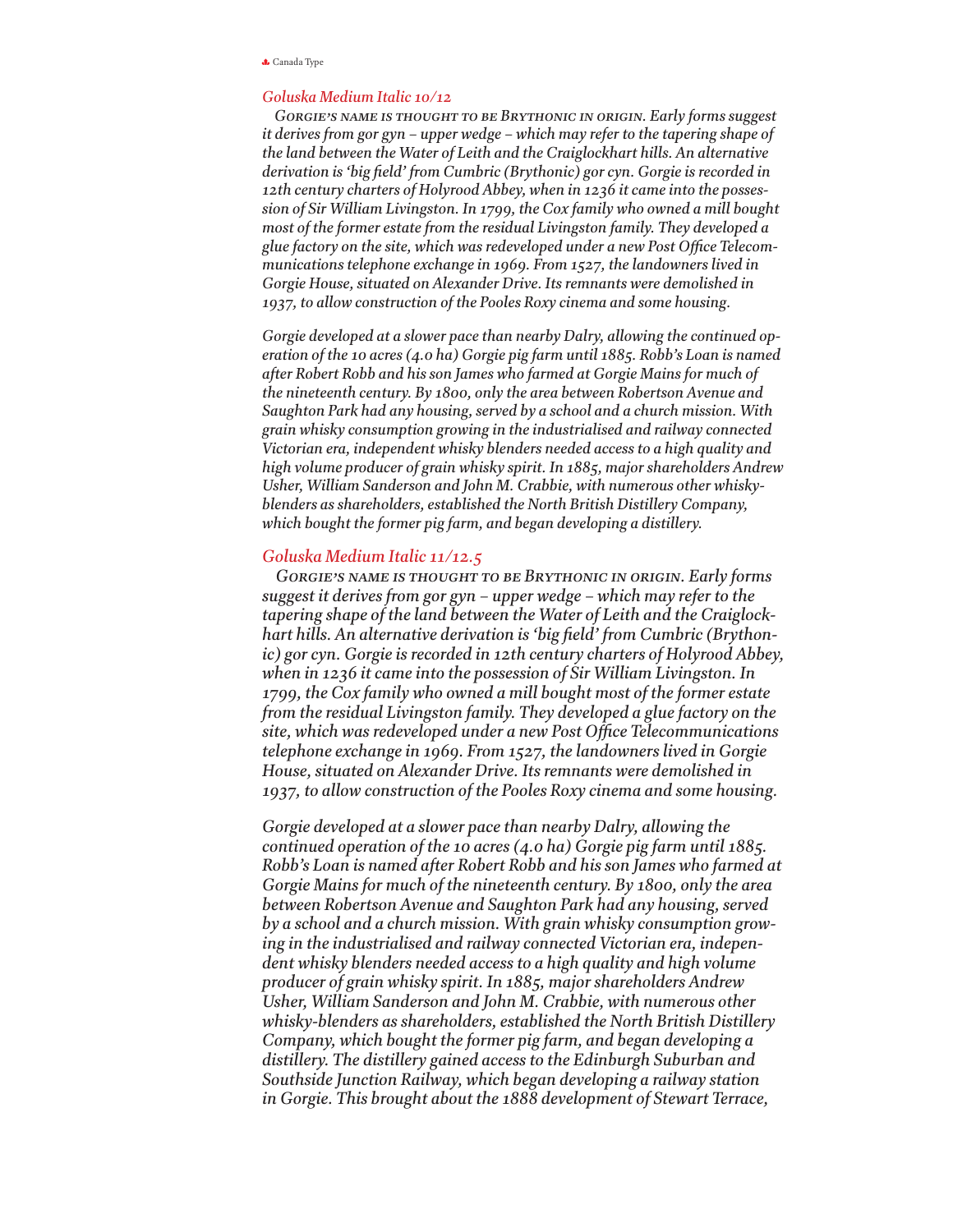### *Goluska Medium Italic 12/13.5*

 *Gorgie's name is thought to be Brythonic in origin. Early forms suggest it derives from gor gyn – upper wedge – which may refer to the tapering shape of the land between the Water of Leith and the Craiglockhart hills. An alternative derivation is 'big field' from Cumbric (Brythonic) gor cyn. Gorgie is recorded in 12th century charters of Holyrood Abbey, when in 1236 it came into the possession of Sir William Livingston. In 1799, the Cox family who owned a mill bought most of the former estate from the residual Livingston family. They developed a glue factory on the site, which was redeveloped under a new Post O9ce Telecommunications telephone exchange in 1969. From 1527, the landowners lived in Gorgie House, situated on Alexander Drive. Its remnants were demolished in 1937, to allow construction of the Pooles Roxy cinema and some housing.*

*Gorgie developed at a slower pace than nearby Dalry, allowing the continued operation of the 10 acres (4.0 ha) Gorgie pig farm until 1885. Robb's Loan is named after Robert Robb and his son James who farmed at Gorgie Mains for much of the nineteenth century. By 1800, only the area between Robertson Avenue and Saughton Park had any housing, served by a school and a church mission.*

*With grain whisky consumption growing in the industrialised and railway connected Victorian era, independent whisky blenders needed access to a high quality and high volume producer of grain whisky spirit. In 1885, major shareholders Andrew Usher, William Sanderson and John M. Crabbie, with numerous other whiskyblenders as shareholders, established the North British Distillery Company, which bought the former pig farm, and began developing a distillery. The distillery gained access to the Edinburgh Suburban and Southside Junction Railway, which began developing a railway station in Gorgie. This brought about the 1888 development of Stewart Terrace, Wardlaw Place, Wardlaw Street, and the tenement flats of Tynecastle Terrace and Ardmillan Terrace; although Gorgie, west of Robertson Avenue, did not lose its rural character until the early 1900s. McVitie & Price Ltd was established in 1830 on Rose Street in Edinburgh. The firm moved to various sites in the city, before completing the St. Andrews Biscuit Works factory on Robertson Avenue in 1888. Though the factory burned down in 1894, it was rebuilt the same year. It is one of the claimed sites of where the digestive biscuit was invented. The site was closed in 1969, when production ceased and operations were transferred to Levenshulme in Manchester, and Harlesden in London. After closure, Ferranti occupied the buildings as an electronics factory until the 1980s.*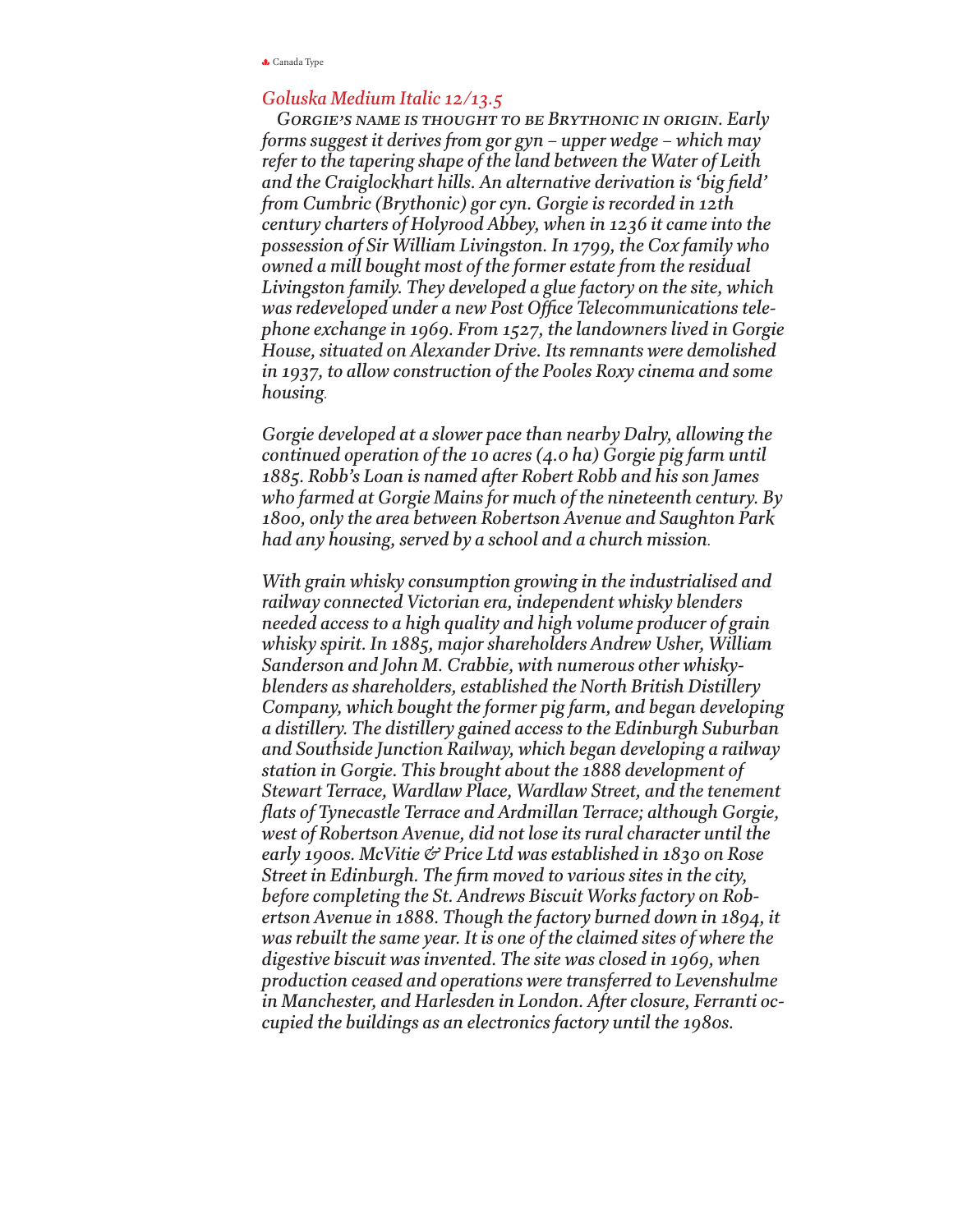### Goluska Medium 12/13.5

 Gorgie's name is thought to be Brythonic in origin. Early forms suggest it derives from gor gyn – upper wedge – which may refer to the tapering shape of the land between the Water of Leith and the Craiglockhart hills. An alternative derivation is 'big field' from Cumbric (Brythonic) gor cyn. Gorgie is recorded in 12th century charters of Holyrood Abbey, when in 1236 it came into the possession of Sir William Livingston. In 1799, the Cox family who owned a mill bought most of the former estate from the residual Livingston family. They developed a glue factory on the site, which was redeveloped under a new Post Office Telecommunications telephone exchange in 1969. From 1527, the landowners lived in Gorgie House, situated on Alexander Drive. Its remnants were demolished in 1937, to allow construction of the Pooles Roxy cinema and some housing.

Gorgie developed at a slower pace than nearby Dalry, allowing the continued operation of the 10 acres (4.0 ha) Gorgie pig farm until 1885. Robb's Loan is named after Robert Robb and his son James who farmed at Gorgie Mains for much of the nineteenth century. By 1800, only the area between Robertson Avenue and Saughton Park had any housing, served by a school and a church mission.

With grain whisky consumption growing in the industrialised and railway connected Victorian era, independent whisky blenders needed access to a high quality and high volume producer of grain whisky spirit. In 1885, major shareholders Andrew Usher, William Sanderson and John M. Crabbie, with numerous other whisky-blenders as shareholders, established the North British Distillery Company, which bought the former pig farm, and began developing a distillery. The distillery gained access to the Edinburgh Suburban and Southside Junction Railway, which began developing a railway station in Gorgie. This brought about the 1888 development of Stewart Terrace, Wardlaw Place, Wardlaw Street, and the tenement flats of Tynecastle Terrace and Ardmillan Terrace; although Gorgie, west of Robertson Avenue, did not lose its rural character until the early 1900s. McVitie & Price Ltd was established in 1830 on Rose Street in Edinburgh. The firm moved to various sites in the city, before completing the St. Andrews Biscuit Works factory on Robertson Avenue in 1888. Though the factory burned down in 1894, it was rebuilt the same year. It is one of the claimed sites of where the digestive biscuit was invented. The site was closed in 1969, when production ceased and operations were transferred to Levenshulme in Manchester, and Harlesden in London. After closure, Ferranti occupied the buildings as an electronics factory until the 1980s.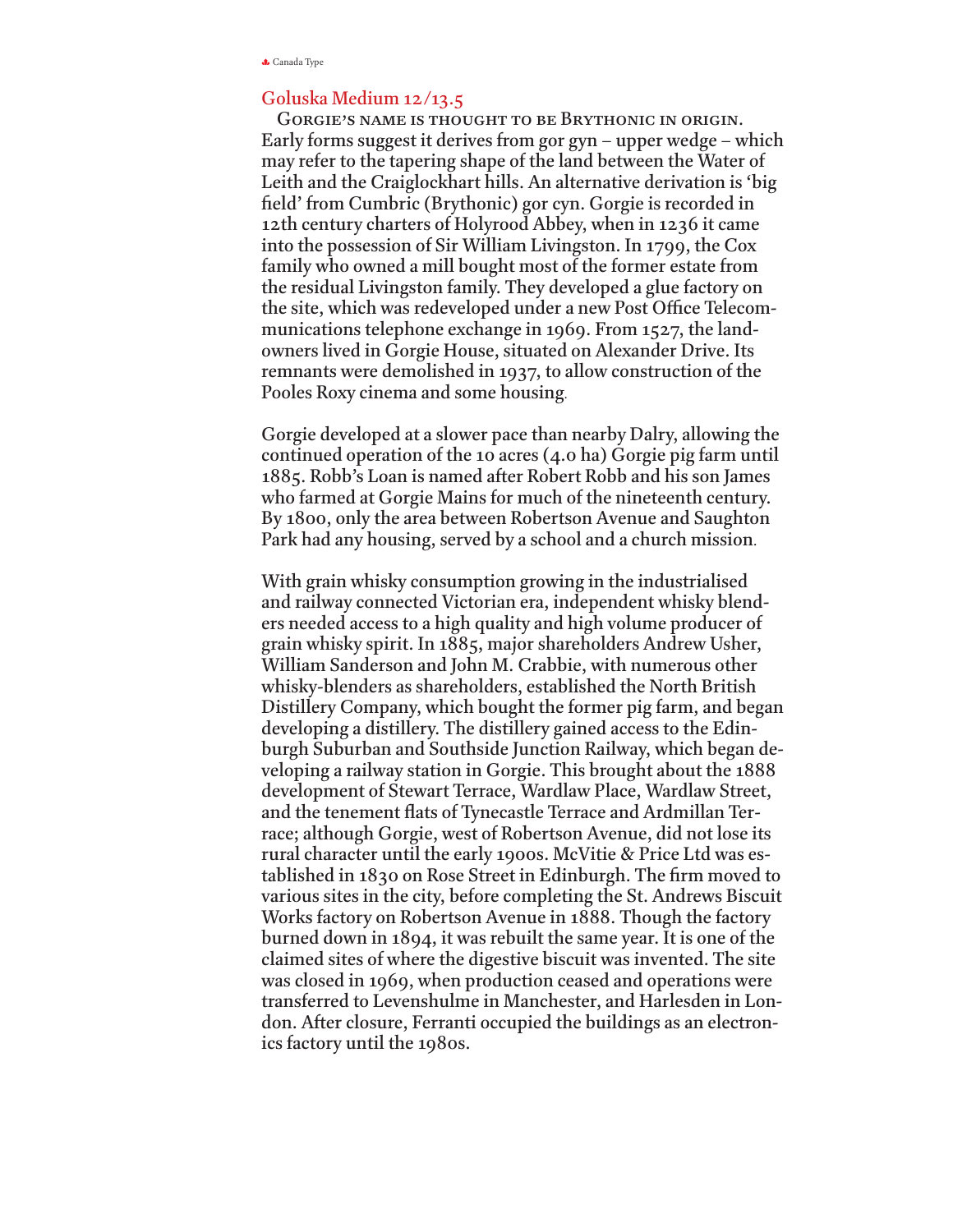### **Goluska Bold 8/9.5**

 **Gorgie's name is thought to be Brythonic in origin. Early forms suggest it derives from gor gyn – upper wedge – which may refer to the tapering shape of the land between the Water of Leith and the Craiglockhart hills. An alternative derivation is 'big field' from Cumbric (Brythonic) gor cyn. Gorgie is recorded in 12th century charters of Holyrood Abbey, when in 1236 it came into the possession of Sir William Livingston. In 1799, the Cox family who owned a mill bought most of the former estate from the residual Livingston family. They developed a glue factory on the site, which was redeveloped under a new Post O9ce Telecommunications telephone exchange in 1969. From 1527, the landowners lived in Gorgie House, situated on Alexander Drive. Its remnants were demolished in 1937, to allow construction of the Pooles Roxy cinema and some housing.** 

**Gorgie developed at a slower pace than nearby Dalry, allowing the continued operation of the 10 acres (4.0 ha) Gorgie pig farm until 1885. Robb's Loan is named after Robert Robb and his son James who farmed at Gorgie Mains for much of the nineteenth century. By 1800, only the area between Robertson Avenue and Saughton Park had any housing, served by a school and a church mission.** 

**With grain whisky consumption growing in the industrialised and railway connected Victorian era, independent whisky blenders needed access to a high quality and high volume producer of grain whisky spirit. In 1885, major shareholders Andrew Usher, William Sanderson and John M. Crabbie, with numerous other whisky-blenders as shareholders, established the North British Distillery Company, which bought the former pig farm, and began developing a distillery. The distillery gained access to the Edinburgh Suburban and Southside Junction Railway, which began developing a railway station in Gorgie. This brought about the 1888 development of Stewart Terrace, Wardlaw Place, Wardlaw Street, and the tenement flats of Tynecastle Terrace and Ardmillan Terrace; although Gorgie, west of Robertson Avenue, did not lose its rural character until the early 1900s. McVitie & Price Ltd was established in 1830 on Rose Street in Edinburgh. The firm moved to various sites in the city, before completing the St. Andrews Biscuit Works factory on Robertson Avenue in 1888. Though the factory burned down in 1894, it was rebuilt the same year. It is one of the claimed sites of where the digestive biscuit was invented. The site was closed in 1969, when production ceased and operations were transferred to Levenshulme in Manchester, and Harlesden in London. After closure, Ferranti occupied the buildings as an electronics factory until the 1980s.**

### **Goluska Bold 9/11**

 **Gorgie's name is thought to be Brythonic in origin. Early forms suggest it derives from gor gyn – upper wedge – which may refer to the tapering shape of the land between the Water of Leith and the Craiglockhart hills. An alternative derivation is 'big field' from Cumbric (Brythonic) gor cyn. Gorgie is recorded in 12th century charters of Holyrood Abbey, when in 1236 it came into the possession of Sir William Livingston. In 1799, the Cox family who owned a mill bought most of the former estate from the residual Livingston family. They developed a glue factory on the site, which was redeveloped under a new Post O9ce Telecommunications telephone exchange in 1969. From 1527, the landowners lived in Gorgie House, situated on Alexander Drive. Its remnants were demolished in 1937, to allow construction of the Pooles Roxy cinema and some housing.**

**Gorgie developed at a slower pace than nearby Dalry, allowing the continued operation of the 10 acres (4.0 ha) Gorgie pig farm until 1885. Robb's Loan is named after Robert Robb and his son James who farmed at Gorgie Mains for much of the nineteenth century. By 1800, only the area between Robertson Avenue and Saughton Park had any housing, served by a school and a church mission.** 

**With grain whisky consumption growing in the industrialised and railway connected Victorian era, independent whisky blenders needed access to a high quality and high volume producer of grain whisky spirit. In 1885, major shareholders Andrew Usher, William Sanderson and John M. Crabbie, with numerous other whisky-blenders as shareholders, established the North British Distillery Company, which bought the former pig farm, and began developing a distillery. The distillery gained access to the Edinburgh Suburban and Southside Junction Railway, which began developing a railway station in Gorgie. This brought about the 1888 development of Stewart Terrace, Wardlaw Place, Wardlaw Street, and the tenement flats of Tynecastle Terrace and Ardmillan Terrace; although Gorgie, west of Robertson Avenue, did not lose its rural character until the early 1900s.**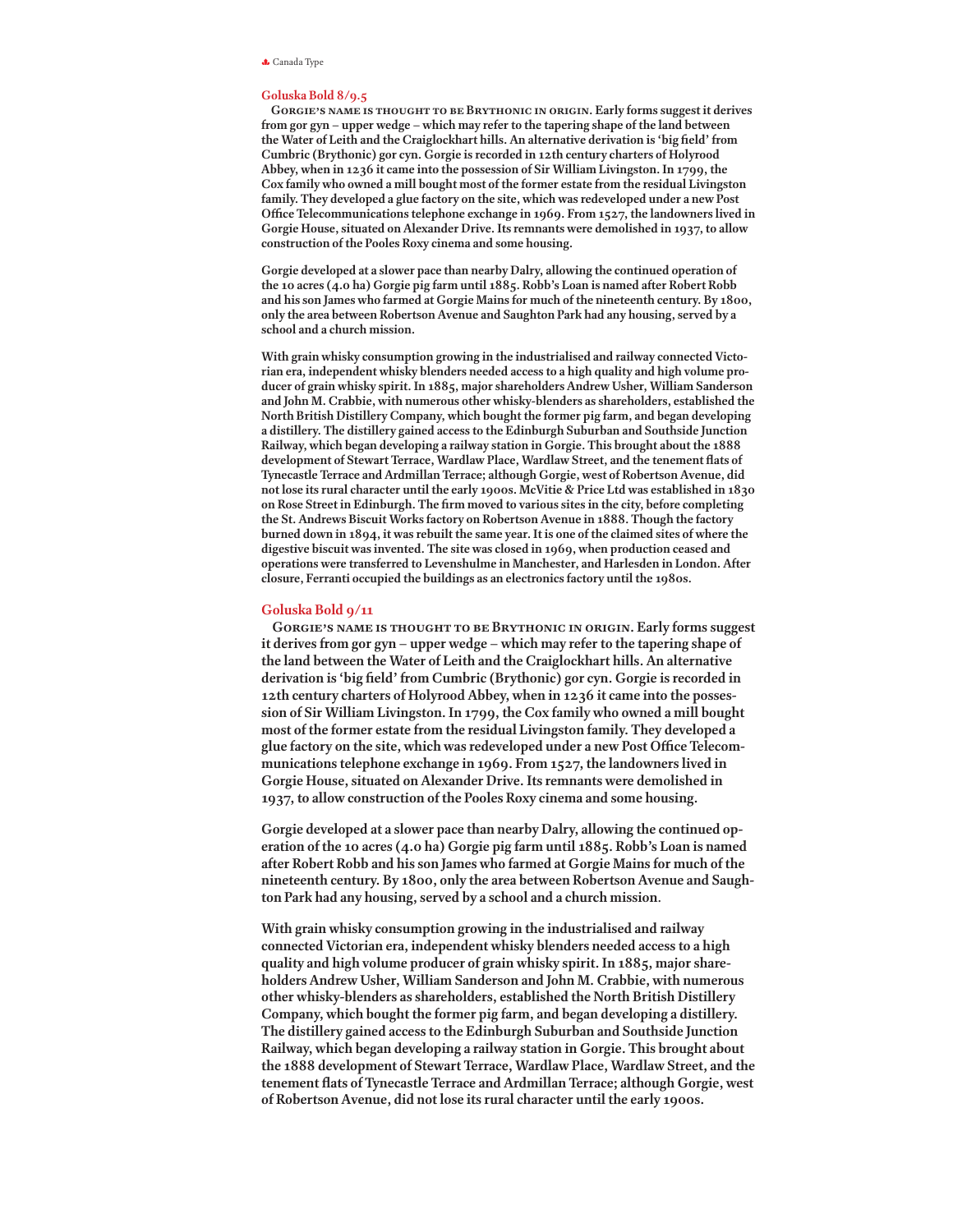### **Goluska Bold 10/12**

 **Gorgie's name is thought to be Brythonic in origin. Early forms suggest it derives from gor gyn – upper wedge – which may refer to the tapering shape of the land between the Water of Leith and the Craiglockhart hills. An alternative derivation is 'big field' from Cumbric (Brythonic) gor cyn. Gorgie is recorded in 12th century charters of Holyrood Abbey, when in 1236 it came into the possession of Sir William Livingston. In 1799, the Cox family who owned a mill bought most of the former estate from the residual Livingston family. They developed a glue factory on the site, which was redeveloped under a new Post O9ce Telecommunications telephone exchange in 1969. From 1527, the landowners lived in Gorgie House, situated on Alexander Drive. Its remnants were demolished in 1937, to allow construction of the Pooles Roxy cinema and some housing.** 

**Gorgie developed at a slower pace than nearby Dalry, allowing the continued operation of the 10 acres (4.0 ha) Gorgie pig farm until 1885. Robb's Loan is named after Robert Robb and his son James who farmed at Gorgie Mains for much of the nineteenth century. By 1800, only the area between Robertson Avenue and Saughton Park had any housing, served by a school and a church mission. With grain whisky consumption growing in the industrialised and railway connected Victorian era, independent whisky blenders needed access to a high quality and high volume producer of grain whisky spirit. In 1885, major shareholders Andrew Usher, William Sanderson and John M. Crabbie, with numerous other whisky-blenders as shareholders, established the North British Distillery Company, which bought the former pig farm, and began developing a distillery.**

### **Goluska Bold 11/12.5**

 **Gorgie's name is thought to be Brythonic in origin. Early forms suggest it derives from gor gyn – upper wedge – which may refer to the tapering shape of the land between the Water of Leith and the Craiglockhart hills. An alternative derivation is 'big field' from Cumbric (Brythonic) gor cyn. Gorgie is recorded in 12th century charters of Holyrood Abbey, when in 1236 it came into the possession of Sir William Livingston. In 1799, the Cox family who owned a mill bought most of the former estate from the residual Livingston family. They developed a glue factory on the site, which was redeveloped under a new Post O9ce Telecommunications telephone exchange in 1969. From 1527, the landowners lived in Gorgie House, situated on Alexander Drive. Its remnants were demolished in 1937, to allow construction of the Pooles Roxy cinema and some housing.** 

**Gorgie developed at a slower pace than nearby Dalry, allowing the continued operation of the 10 acres (4.0 ha) Gorgie pig farm until 1885. Robb's Loan is named after Robert Robb and his son James who farmed at Gorgie Mains for much of the nineteenth century. By 1800, only the area between Robertson Avenue and Saughton Park had any housing, served by a school and a church mission. With grain whisky consumption growing in the industrialised and railway connected Victorian era, independent whisky blenders needed access to a high quality and high volume producer of grain whisky spirit. In 1885, major shareholders Andrew Usher, William Sanderson and John M. Crabbie, with numerous other whisky-blenders as shareholders, established the North British Distillery Company, which bought the former pig farm, and began**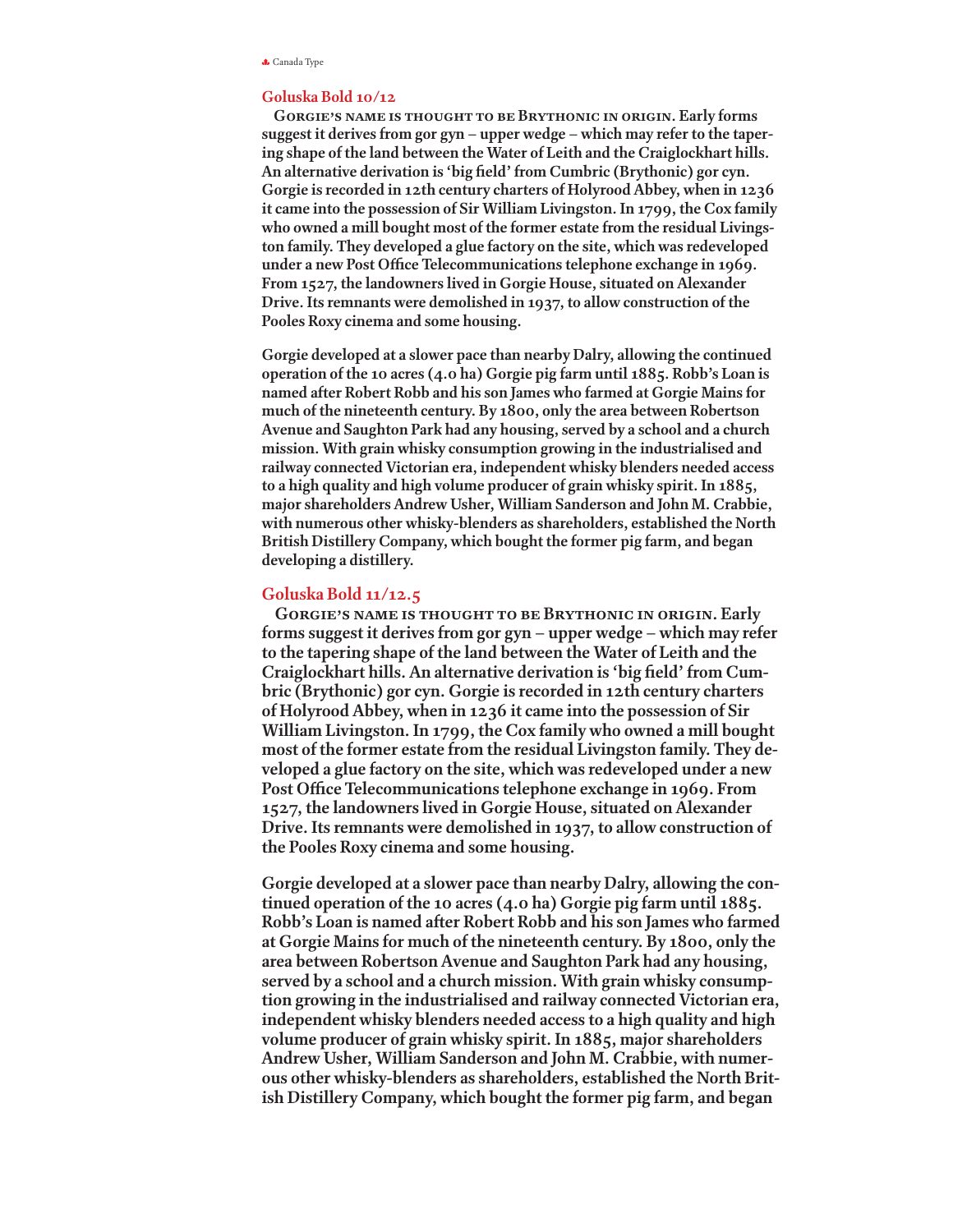### **Goluska Bold 12/13.5**

 **Gorgie's name is thought to be Brythonic in origin. Early forms suggest it derives from gor gyn – upper wedge – which may refer to the tapering shape of the land between the Water of Leith and the Craiglockhart hills. An alternative derivation is 'big field' from Cumbric (Brythonic) gor cyn. Gorgie is recorded in 12th century charters of Holyrood Abbey, when in 1236 it came into the possession of Sir William Livingston. In 1799, the Cox family who owned a mill bought most of the former estate from the residual Livingston family. They developed a glue factory on the site, which was redeveloped under a new Post O9ce Telecommunications telephone exchange in 1969. From 1527, the landowners lived in Gorgie House, situated on Alexander Drive. Its remnants were demolished in 1937, to allow construction of the Pooles Roxy cinema and some housing.** 

**Gorgie developed at a slower pace than nearby Dalry, allowing the continued operation of the 10 acres (4.0 ha) Gorgie pig farm until 1885. Robb's Loan is named after Robert Robb and his son James who farmed at Gorgie Mains for much of the nineteenth century. By 1800, only the area between Robertson Avenue and Saughton Park had any housing, served by a school and a church mission.** 

**With grain whisky consumption growing in the industrialised and railway connected Victorian era, independent whisky blenders needed access to a high quality and high volume producer of grain whisky spirit. In 1885, major shareholders Andrew Usher, William Sanderson and John M. Crabbie, with numerous other whisky-blenders as shareholders, established the North British Distillery Company, which bought the former pig farm, and began developing a distillery. The distillery gained access to the Edinburgh Suburban and Southside Junction Railway, which began developing a railway station in Gorgie. This brought about the 1888 development of Stewart Terrace, Wardlaw Place, Wardlaw Street, and the tenement flats of Tynecastle Terrace and Ardmillan Terrace; although Gorgie, west of Robertson Avenue, did not lose its rural character until the early 1900s. McVitie & Price Ltd was established in 1830 on Rose Street in Edinburgh. The firm moved to various sites in the city, before completing the St. Andrews Biscuit Works factory on Robertson Avenue in 1888. Though the factory burned down in 1894, it was rebuilt the same year. It is one of the claimed sites of where the digestive biscuit was invented. The site was closed in 1969, when production ceased and operations were transferred to Levenshulme in Manchester, and Harlesden in London. After closure, Ferranti occupied the buildings as an electronics factory until the 1980s.**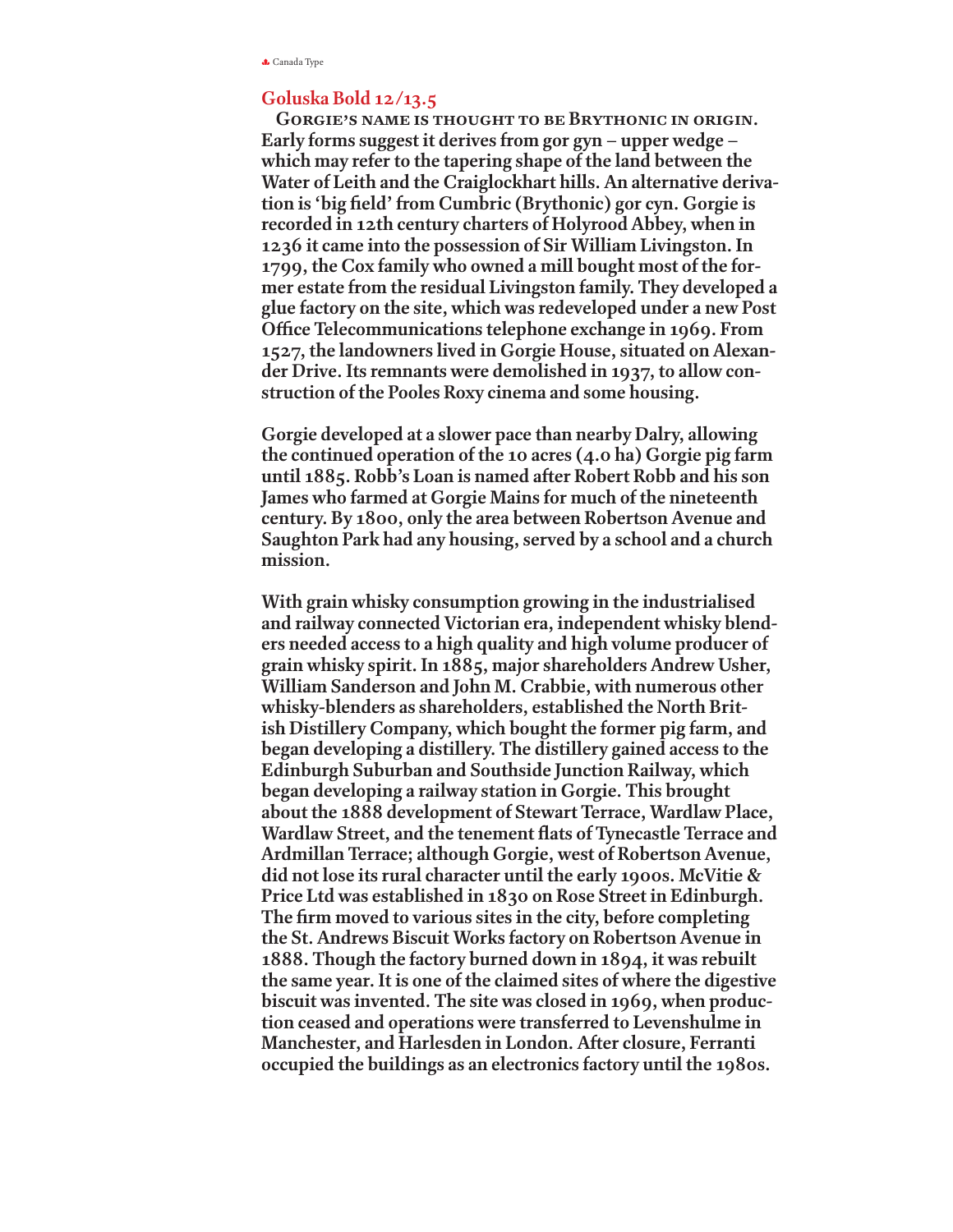### *Goluska Bold Italic 8/9.5*

 *Gorgie's name is thought to be Brythonic in origin. Early forms suggest it derives from gor gyn – upper wedge – which may refer to the tapering shape of the land between the Water of Leith and the Craiglockhart hills. An alternative derivation is 'big field' from Cumbric (Brythonic) gor cyn. Gorgie is recorded in 12th century charters of Holyrood Abbey, when in 1236 it came into the possession of Sir William Livingston. In 1799, the Cox family who owned a mill bought most of the former estate from the residual Livingston family. They*  developed a glue factory on the site, which was redeveloped under a new Post Office Telecom*munications telephone exchange in 1969. From 1527, the landowners lived in Gorgie House, situated on Alexander Drive. Its remnants were demolished in 1937, to allow construction of the Pooles Roxy cinema and some housing.* 

*Gorgie developed at a slower pace than nearby Dalry, allowing the continued operation of the 10 acres (4.0 ha) Gorgie pig farm until 1885. Robb's Loan is named after Robert Robb and his son James who farmed at Gorgie Mains for much of the nineteenth century. By 1800, only the area between Robertson Avenue and Saughton Park had any housing, served by a school and a church mission.* 

*With grain whisky consumption growing in the industrialised and railway connected Victorian era, independent whisky blenders needed access to a high quality and high volume producer of grain whisky spirit. In 1885, major shareholders Andrew Usher, William Sanderson and John M. Crabbie, with numerous other whisky-blenders as shareholders, established the North British Distillery Company, which bought the former pig farm, and began developing a distillery. The distillery gained access to the Edinburgh Suburban and Southside Junction*  Railway, which began developing a railway station in Gorgie. This brought about the 1888 *development of Stewart Terrace, Wardlaw Place, Wardlaw Street, and the tenement flats of Tynecastle Terrace and Ardmillan Terrace; although Gorgie, west of Robertson Avenue, did not lose its rural character until the early 1900s. McVitie & Price Ltd was established in 1830 on Rose Street in Edinburgh. The firm moved to various sites in the city, before completing the St. Andrews Biscuit Works factory on Robertson Avenue in 1888. Though the factory burned down in 1894, it was rebuilt the same year. It is one of the claimed sites of where the digestive biscuit was invented. The site was closed in 1969, when production ceased and operations were transferred to Levenshulme in Manchester, and Harlesden in London. After closure, Ferranti occupied the buildings as an electronics factory until the 1980s.*

### *Goluska Bold Italic 9/11*

 *Gorgie's name is thought to be Brythonic in origin. Early forms suggest it derives from gor gyn – upper wedge – which may refer to the tapering shape of the land between the Water of Leith and the Craiglockhart hills. An alternative derivation is 'big field' from Cumbric (Brythonic) gor cyn. Gorgie is recorded in 12th century charters of Holyrood Abbey, when in 1236 it came into the possession of Sir William Livingston. In 1799, the Cox family who owned a mill bought most of the former estate from the residual Livingston family. They developed a glue factory on the site, which was redeveloped under a new Post O9ce Telecommunications telephone exchange in 1969. From 1527, the landowners lived in Gorgie House,*  situated on Alexander Drive. Its remnants were demolished in 1937, to allow con*struction of the Pooles Roxy cinema and some housing.*

*Gorgie developed at a slower pace than nearby Dalry, allowing the continued operation of the 10 acres (4.0 ha) Gorgie pig farm until 1885. Robb's Loan is named after Robert Robb and his son James who farmed at Gorgie Mains for much of the nineteenth century. By 1800, only the area between Robertson Avenue and Saughton Park had any housing, served by a school and a church mission.* 

*With grain whisky consumption growing in the industrialised and railway connected Victorian era, independent whisky blenders needed access to a high quality and high volume producer of grain whisky spirit. In 1885, major shareholders Andrew Usher, William Sanderson and John M. Crabbie, with numerous other whisky-blenders as shareholders, established the North British Distillery Company, which bought the former pig farm, and began developing a distillery. The distillery gained access to the Edinburgh Suburban and Southside Junction Railway, which began developing a railway station in Gorgie. This brought about the 1888 development of Stewart Terrace, Wardlaw Place, Wardlaw Street, and the tenement flats of Tynecastle Terrace and Ardmillan Terrace; although Gorgie, west of Robertson Avenue, did not lose its rural character until the early 1900s. McVitie*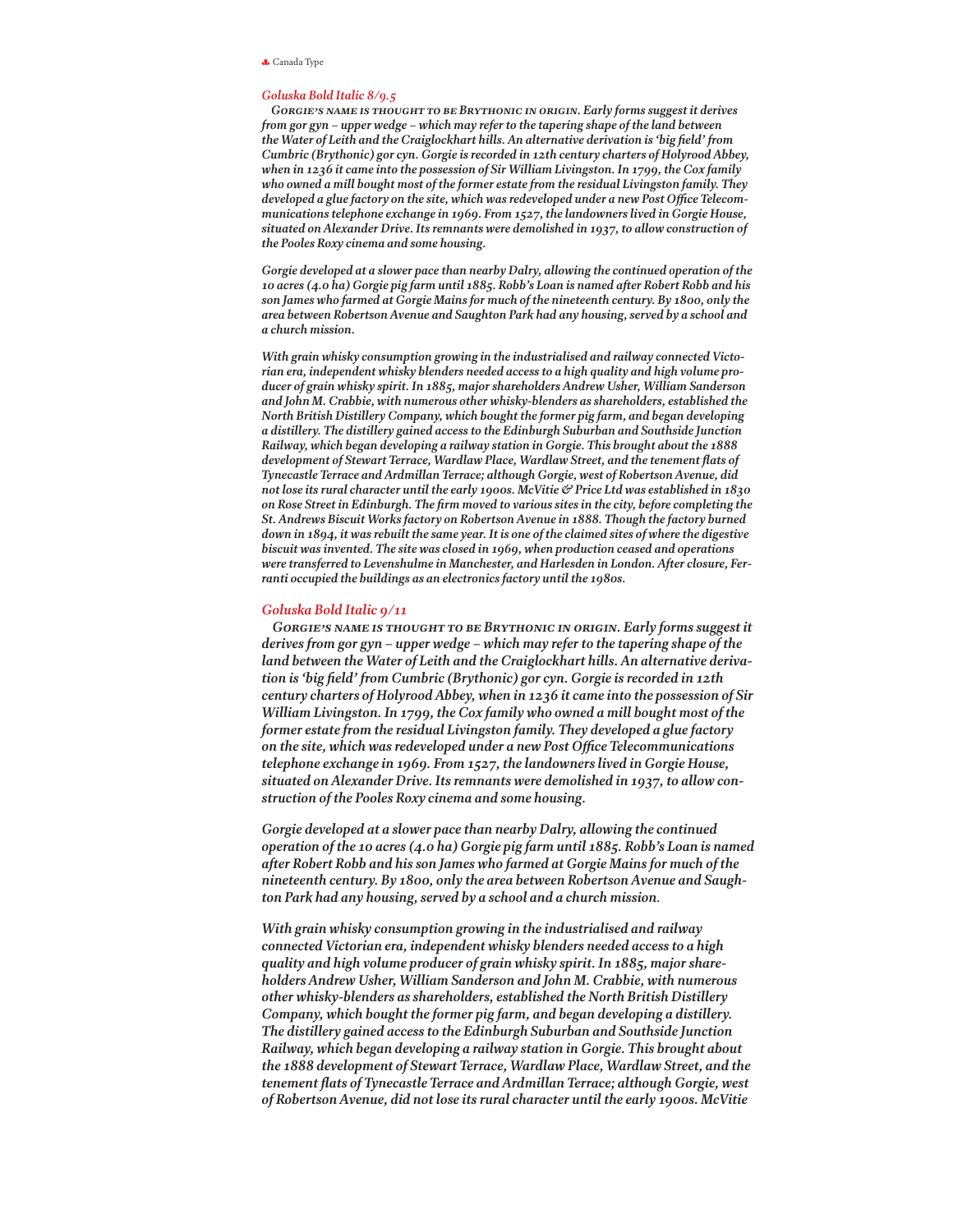### *Goluska Bold Italic 10/12*

 *Gorgie's name is thought to be Brythonic in origin. Early forms suggest it derives from gor gyn – upper wedge – which may refer to the tapering shape of the land between the Water of Leith and the Craiglockhart hills. An alternative derivation is 'big field' from Cumbric (Brythonic) gor cyn. Gorgie is recorded in 12th century charters of Holyrood Abbey, when in 1236 it came into the possession of Sir William Livingston. In 1799, the Cox family who owned a mill bought most of the former estate from the residual Livingston family. They developed a glue factory on the site, which was redeveloped under a new Post O9ce Telecommunications telephone exchange in 1969. From 1527, the landowners lived in Gorgie House, situated on Alexander Drive. Its remnants were demolished in 1937, to allow construction of the Pooles Roxy cinema and some housing.* 

*Gorgie developed at a slower pace than nearby Dalry, allowing the continued operation of the 10 acres (4.0 ha) Gorgie pig farm until 1885. Robb's Loan is named after Robert Robb and his son James who farmed at Gorgie Mains for much of the nineteenth century. By 1800, only the area between Robertson Avenue and Saughton Park had any housing, served by a school and a church mission. With grain whisky consumption growing in the industrialised and railway connected Victorian era, independent whisky blenders needed access to a high quality and high volume producer of grain whisky spirit. In 1885, major shareholders Andrew Usher, William Sanderson and John M. Crabbie, with numerous other whisky-blenders as shareholders, established the North British Distillery Company, which bought the former pig farm, and began developing a distillery.*

### *Goluska Bold Italic 11/12.5*

 *Gorgie's name is thought to be Brythonic in origin. Early forms suggest it derives from gor gyn – upper wedge – which may refer to the tapering shape of the land between the Water of Leith and the Craiglockhart hills. An alternative derivation is 'big field' from Cumbric (Brythonic) gor cyn. Gorgie is recorded in 12th century charters of Holyrood Abbey, when in 1236 it came into the possession of Sir William Livingston. In 1799, the Cox family who owned a mill bought most of the former estate from the residual Livingston family. They developed a glue factory on the site, which was redeveloped under a new Post Office Telecommunications telephone exchange in 1969. From 1527, the landowners lived in Gorgie House, situated on Alexander Drive. Its remnants were demolished in 1937, to allow construction of the Pooles Roxy cinema and some housing.* 

*Gorgie developed at a slower pace than nearby Dalry, allowing the continued operation of the 10 acres (4.0 ha) Gorgie pig farm until 1885. Robb's Loan is named after Robert Robb and his son James who farmed at Gorgie Mains for much of the nineteenth century. By 1800, only the area between Robertson Avenue and Saughton Park had any housing, served by a school and a church mission. With grain whisky consumption growing in the industrialised and railway connected Victorian era, independent whisky blenders needed access to a high quality and high volume producer of grain whisky spirit. In 1885, major shareholders Andrew Usher, William Sanderson and John M. Crabbie, with numerous other whisky-blenders as shareholders, established the North British Distillery Company, which bought the former pig farm, and began*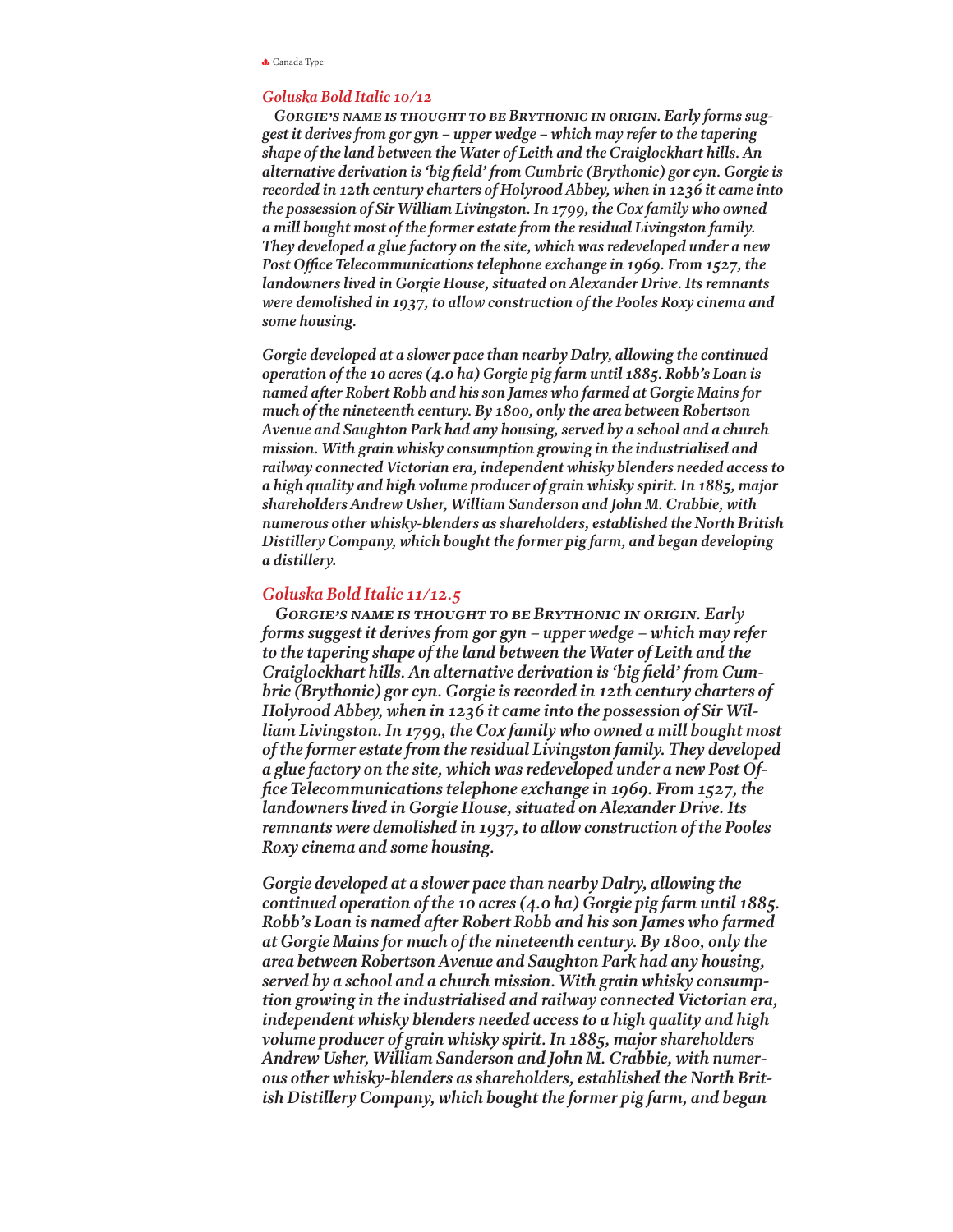### *Goluska Bold Italic 12/13.5*

 *Gorgie's name is thought to be Brythonic in origin. Early forms suggest it derives from gor gyn – upper wedge – which may refer to the tapering shape of the land between the Water of Leith and the Craiglockhart hills. An alternative derivation is 'big field' from Cumbric (Brythonic) gor cyn. Gorgie is recorded in 12th century charters of Holyrood Abbey, when in 1236 it came into the possession of Sir William Livingston. In 1799, the Cox family who owned a mill bought most of the former estate from the residual Livingston family. They developed a glue factory on the site, which was redeveloped under a new Post O9ce Telecommunications telephone exchange in 1969. From 1527, the landowners lived in Gorgie House, situated on Alexander Drive. Its remnants were demolished in 1937, to allow construction of the Pooles Roxy cinema and some housing.* 

*Gorgie developed at a slower pace than nearby Dalry, allowing the continued operation of the 10 acres (4.0 ha) Gorgie pig farm until 1885. Robb's Loan is named after Robert Robb and his son James who farmed at Gorgie Mains for much of the nineteenth century. By 1800, only the area between Robertson Avenue and Saughton Park had any housing, served by a school and a church mission.* 

*With grain whisky consumption growing in the industrialised and railway connected Victorian era, independent whisky blenders needed access to a high quality and high volume producer of grain whisky spirit. In 1885, major shareholders Andrew Usher, William Sanderson and John M. Crabbie, with numerous other whisky-blenders as shareholders, established the North British Distillery Company, which bought the former pig farm, and began developing a distillery. The distillery gained access to the Edinburgh Suburban and Southside Junction Railway, which began developing a railway station in Gorgie. This brought about the 1888 development of Stewart Terrace, Wardlaw Place, Wardlaw Street, and the tenement flats of Tynecastle Terrace and Ardmillan Terrace; although Gorgie, west of Robertson Avenue, did not lose its rural character until the early 1900s. McVitie & Price Ltd was established in 1830 on Rose Street in Edinburgh. The firm moved to various sites in the city, before completing the St. Andrews Biscuit Works factory on Robertson Avenue in 1888. Though the factory burned down in 1894, it was rebuilt the same year. It is one of the claimed sites of where the digestive biscuit was invented. The site was closed in 1969, when production ceased and operations were transferred to Levenshulme in Manchester, and Harlesden in London. After closure, Ferranti occupied the buildings as an electronics factory until the 1980s.*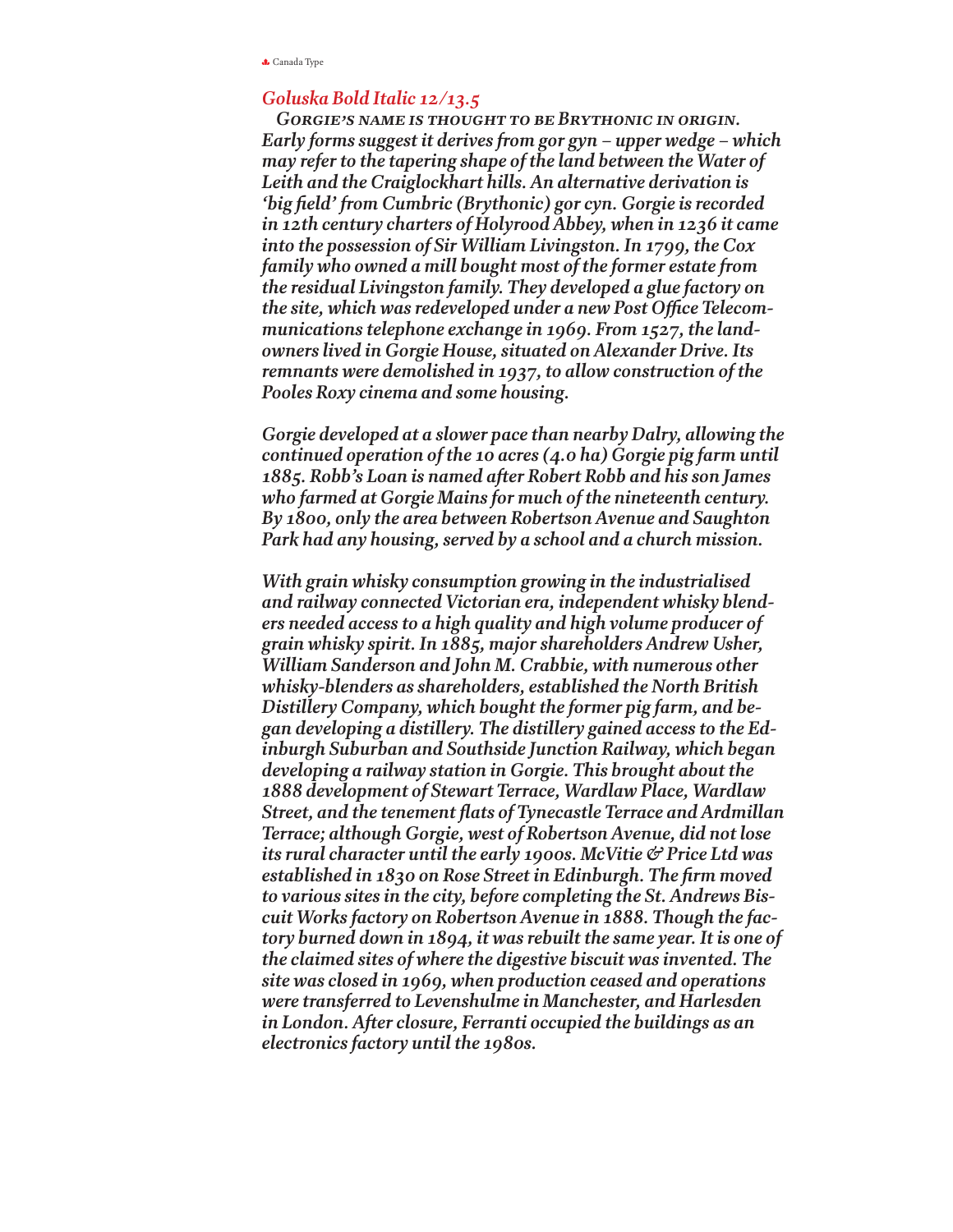*This document and its contents are copyright 2021 © Canada Type. Goluska™ is a trade mark of Canada Type.*